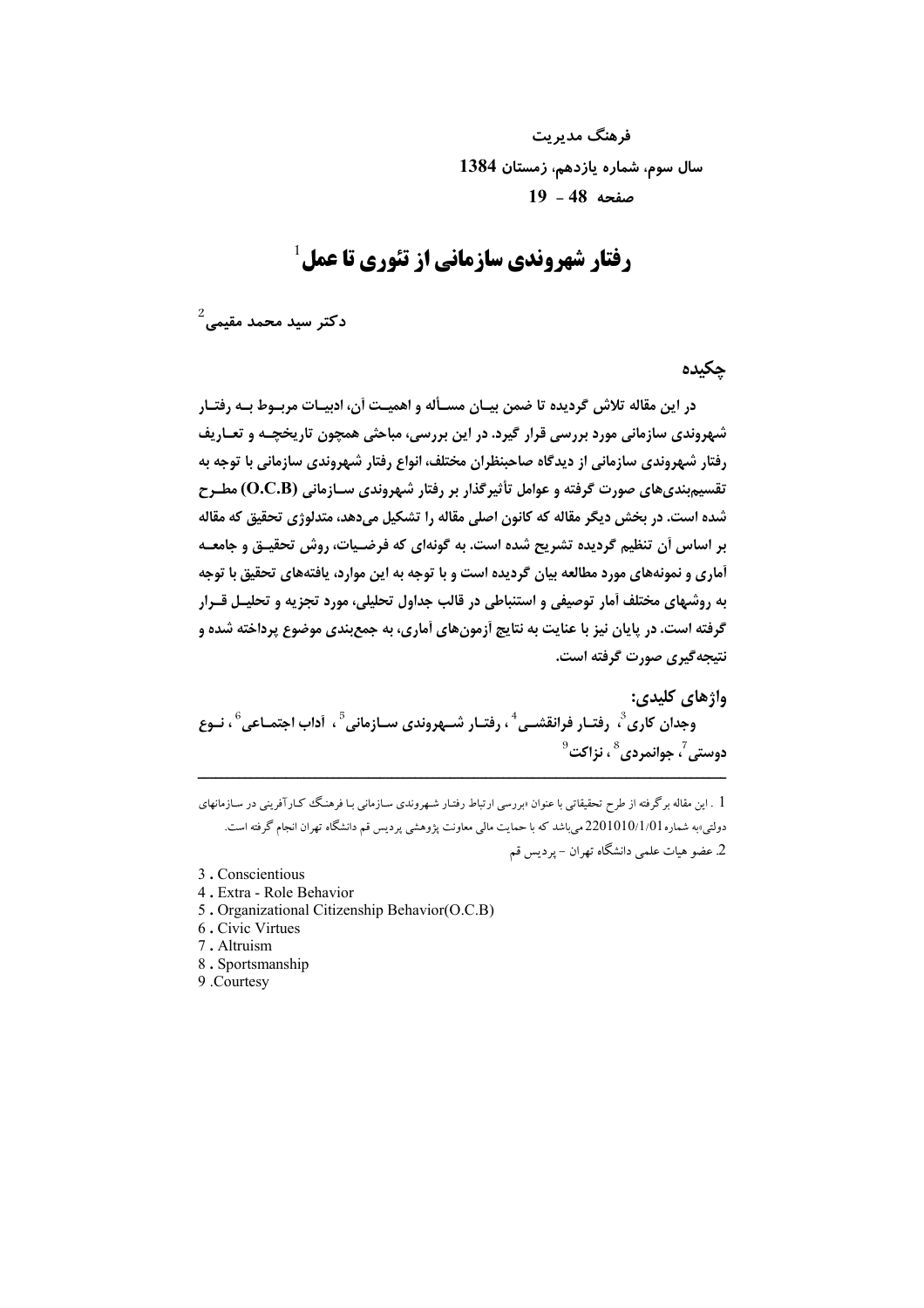مقدمه

این کافی نیست که افراد هر روز صبح سر ساعت هشت صبح سر کار حاضر شوند و بگویند، عجب کار مهمی انجام دادم ؒ. همانطور که هرب کله هر <sup>1</sup> رئیس شرکت هواپیمایی جنوب شرقی <sup>2</sup> اظهار می دارد، عملکرد سـازمانی برجســته از طریــق تلاشــهای کارکنــان معمولی حاصلی نمی شود. یکی از دلایلی که باعث موفقیت شـرکتهایی همچـون شـرکت هواپیمایی جنوب شرقی می شود، این است که آنها دارای کارکنانی هستند کـه فراتـر از وظایف رسمی خود تلاش مینمایند. پژوهشگران ســازمانی بــه تلاشــهایی کــه فراتــر از وظايف تعريف شده كاركنان باشد،از آن تحت عنــوان «رفتــار شـــهروندي ســازماني» يــاد می کنند. «یودساکوف» بر این باوراست که شهروندی خوب تفکری است کــه تنــوعی از رفتارهای کارکنان را شامل میشود که برخی از مصداقهای آن عبارتند از: انجـام وظـایف جانبي، کمک رساني داوطلبانه به ساير افراد در کارشان، توسعه حرفهاي در زمينــهٔ کـــاري خود، اطاعت از مقررات سازمان حتی در مواردی که کسی بر او نظارت ندارد، تــلاش در جهت ارتقاء و کمک به ســازمان و حفــظ نگــرش مثبــت و تحمــل ناملایمــات در کــار. (Bolino & Turnley,  $2003$ , p.60)

رفتار کارمند که فراتر از الزاماتی که برای نقش تشریح شــده و بــرای ســازمان منفعــت دارد، به عنوان ضرورتی اجتنابناپذیر برای عملکرد مؤثر سازمانی تشخیص داده شـده اسـت كه آنرا رفتار شهروندي سازماني تعبير مي كنند. (Williams & Shiaw, 1000, p656)

کتز (1964 میلادی) رفتارهای کارکنان که برای دستیابی به اثربخشی سازمانی حیاتی هستند را به سه دسته تقسیم نموده است که عبارتند از:

- 1. افراد باید کارهایی انجام دهند تا در سیستم سازمانی باقی بمانند؛ 2. افراد باید تکالیف و نقشهایی را در قالب سبکی مطمئن و معتبر انجام دهند؛
- 3. افراد باید فعالیت نوآورانه و خودجوش برای دستیابی به اهداف سازمانی انجام دهند که فراتر از ویژگی های نقش سازمانی آنهاست.
- 1. Herb Kelleher
- 2. south west Airline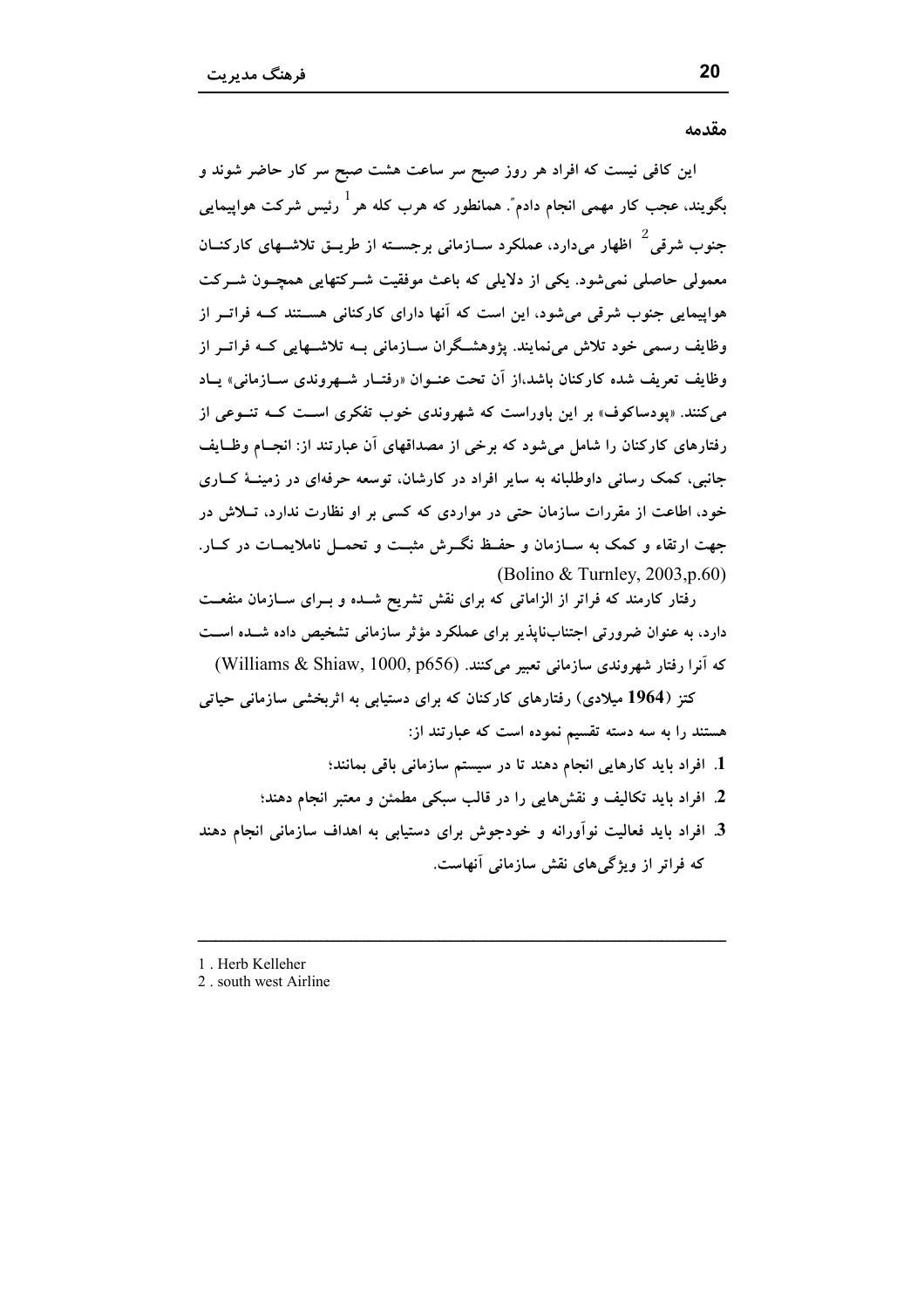رفتارهـای دســته دوم و ســوم، نمونــههــایی از رفتــار شــهروندی ســازمانی اســت (Chompookum & Derr, 2004, p.406)

با توجه به تعاریف اولیهای که از رفتار شهروندی به عمل آمد، ملاحظه میگردد کــه این نوع رفتار با رفتارهایی که دائماً در متون دینی، آیات و روایات اسلامی برای یک فــرد مسلمان که دارای نقش اجتماعی یا سازمانی است مورد تأکید قرار گرفته، شباهت زیــادی دارد. ولی با این حال در این مقاله صرفاً موضوع با رویکرد تئوریک غربی مــورد بررســی قرار میگیرد که در این چارچوب، ابتدا ضمن مرور ادبیــات مربــوط بــه O.C.B، نتــایج یافتههای تحقیق که در یکی از سازمان دولتی مورد بررسی قرار گرفته، ارائه میگردد.

#### تعريف مساله

رفتار شهروندی سازمانی برای هر سازمانی مطلبوب است ،چیرا کبه بیا متغیرهیای سازمانی مهمی همچون رضایت شغلی، نگهداری سیستم و بهرهوری سازمانی ارتباط دارد. نتايج مطالعات نشان مي دهد كه مديران مي توانند رفتار شهروندي سازماني را با ايجـاد يــا بهبود محیط کاری مثبت پرورش دهند، بجای آنکه متوسـل بــه زور و اجبــار شــوند، بــه فرایندهای انتخاب یا استخدام یا جامعه پذیری اتکا نمایند تا این رفتارها را ایجـاد نماینــد. (Turnipseed & Murkison, 1996, p.46)

بررسی رفتار فردی در محیط کار توجه محققان را در یک دههٔ گذشته به میزان زیادی به خود معطوف ساخته است. زمانی که این مفهوم مورد تجزیه و تحلیل قــرار مــی گیــرد، انواع مختلفی از رفتار تشریح شده است. این رفتار شامل «رفتار مثبت اجتماعی» ٔ، «رفتــار فرانقشی» <sup>2</sup> و «رفتار شهروندی سازمانی» میگردد.

هدف مشترک این مطالعات، تعریف نوع رفتار فردی است که بر این بـاور اســت بــه موفقیت بلند مدت سازمان کمک میکند که پیش از ایــن در ارزیــابی عملکــرد کارکنــان  $(Castro & et al., 200, p.29)$ . نادیده گرفته می شد.

علیرغم پذیرش در حال رشدی که مفهوم OCB داشته، برخی محققان پرســش۱صـایی را در خصوص اینکــه چگونــه OCB بایــد از نظــر تئــوریکی تعریــف گردیــده و مــورد

2. Extra - Role behavior

<sup>1.</sup> Pro - social behavior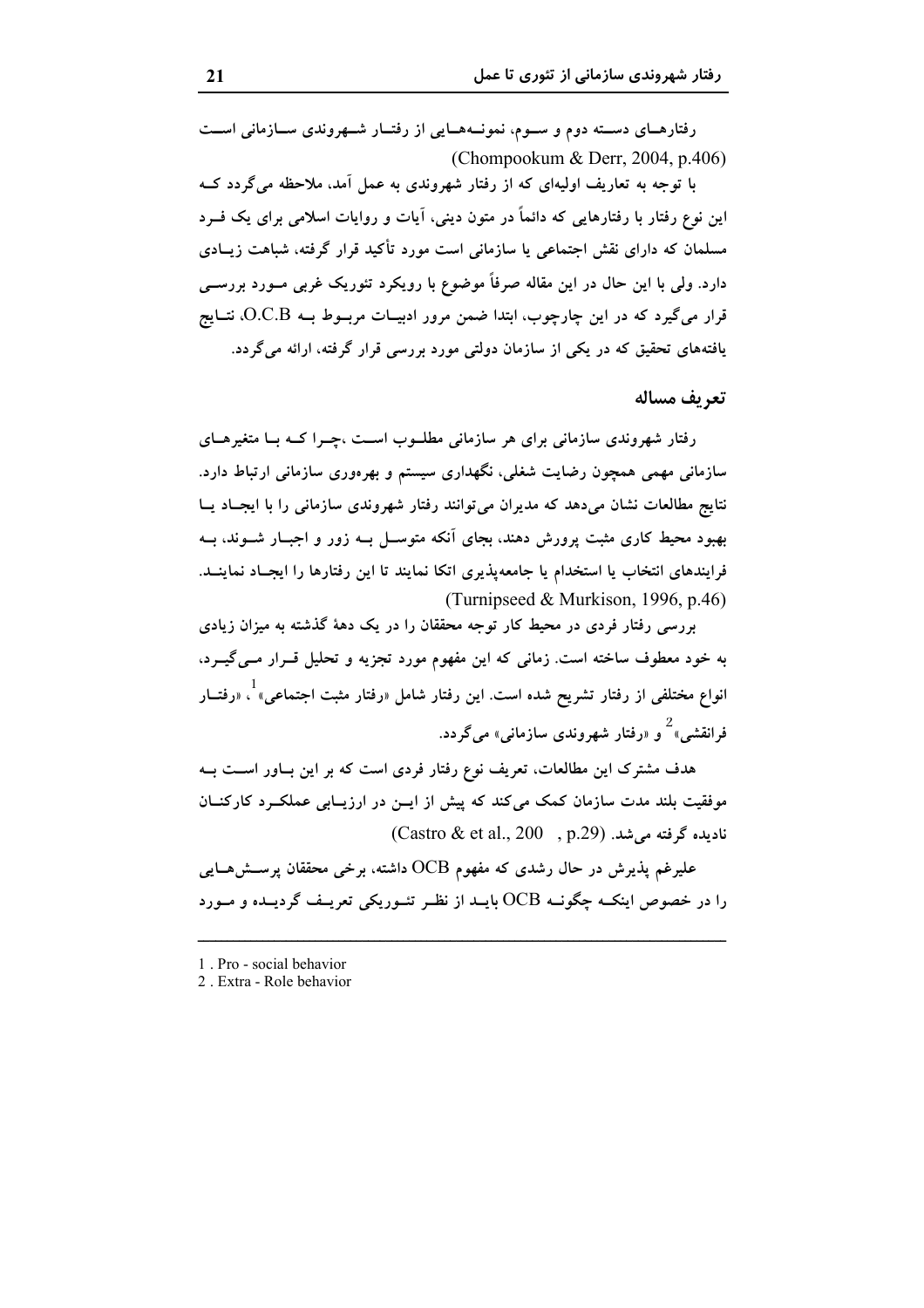اندازهگیری قرار گیرد. مطرح نمودهاند. موضوع مهمی که در این بین به اندازه کافی روشن است، مرز مفهومی بین رفتار شهروندی سازمانی «رفتــار فرانقشــی» <sup>ا</sup> و «رفتارهــای درون نقشی» که می باشد که آنها را از هم متمایز می سازد، اما برخی مطالعات نشان می دهد که مرز بین این دو مفهوم از دیدگاه کارکنان متفاوت است. (Morrison, 1994, p.1543)

همانطور که ملاحظه میگردد، سازمانها، بویژه سازمانها در کشورهای جهــان ســوم که نیازمند جهشی عمده در افزایش کارآمدی میباشند، بایستی زمینه را به گونهای فــراهم سازند که کارکنان و مدیرانشان با طیب خاطر تمامی تجربیات، توانایی هــا و ظرفیــتهــای خود را در جهت اعتلای اهداف سازمانی بکار گیرند. این امر میسر نخواهد شد، مگر آنکه اصول و قواعد مربوط بــه رفتــار شــهروندي ســازماني شناســايي و بســترهاي لازم بــراي پیادهسازی این گونه رفتارها فراهم گردد.

مسأله اساسی در تحقیق حاضر این است که سازمانهای دولتی کشورمان با توجه بــه مولفهها مختلف رفتار شهروندی ســازمانی از چــه نقــاط قــوت و ضــعفی برخوردارنــد و اولویتهای سازمانها در ارتقاء این نوع رفتارها چیست؟ برای پاسخگویی به این دغدغــه و مسأله مهم، در اين مقاله تلاش گرديده تا ضمن شناسايي شكافهاي وضــع موجــود بــا وضع مطلوب مؤلفههای مختلف رفتار شهروندی سازمانی، اولوپتهای برخسورد ببا نقباط ضعف احتمالی مشخص گردد و سپس با توجه به نتایج حاصله، راهکارهای لازم به منظور دستيابي به وضعيت مطلوب ارائه شود.

# مروري پر ادبيات تحقيق

برای بررسی اجمالی مبانی نظری و مفـاهیم مربــوط بــه رفتــار شــهروندی ســازمانی کوشش گردیده تا ضمن بیان تاریخچه و تعاریفی از رفتـار شـهروندی سـازمانی و انــواع رفتار شهروندی سازمانی، عوامل تأثیرگذار بر آن به طرز مختصر بیان گردد.

- 1. Extra Role behavior
- 2. In  $-$  Role behavior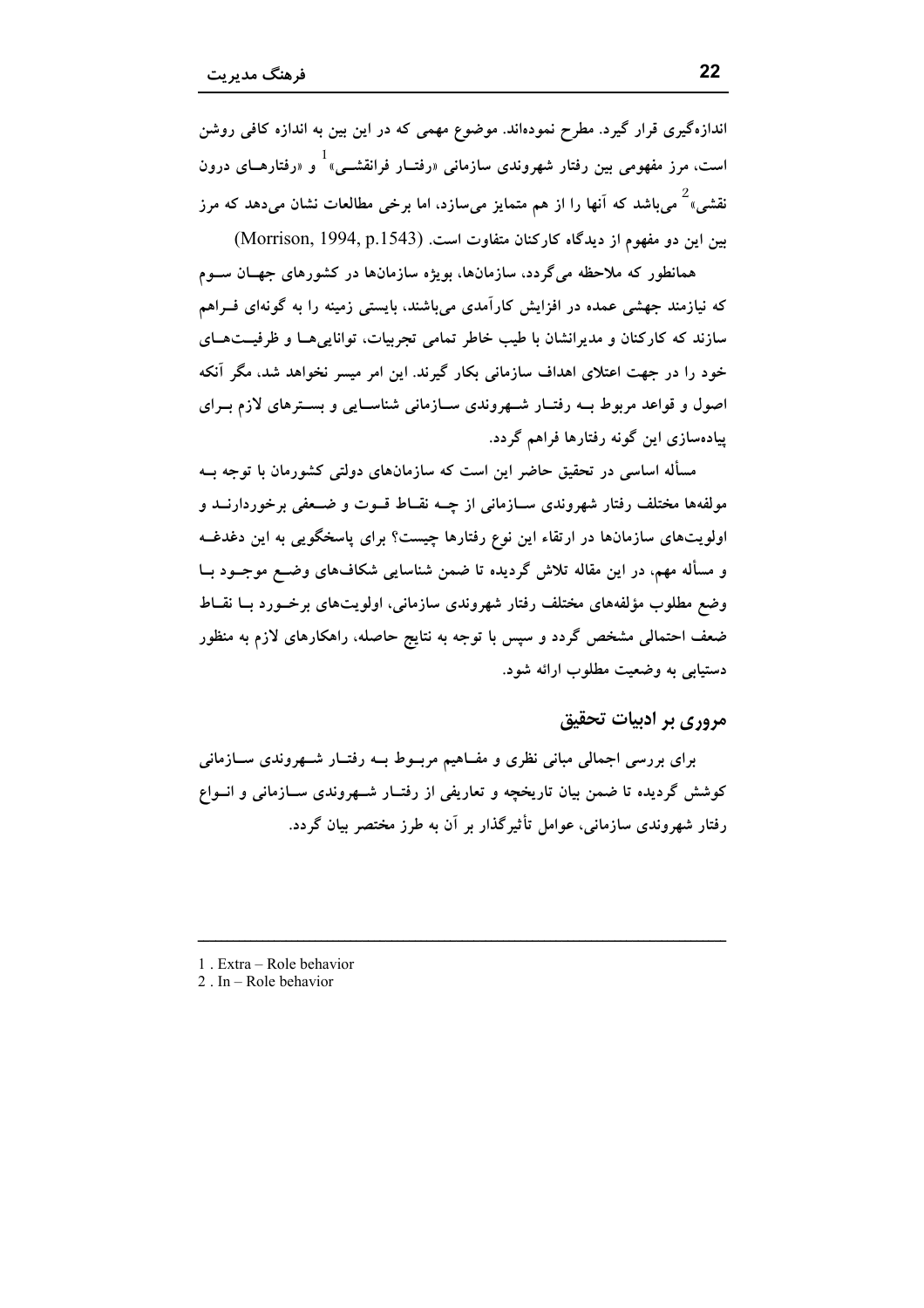تاریخچه و تعاریف رفتار شیه وندی سازمانی

هر چند که اولین بار واژه رفتار شهروندی سازمانی بوسیله اورگان و همکــارانش در سال 1983 به کار گرفته شد، ولي قبل از او افرادي همچون «کتز» $^{-1}$ و «کــاهن» $^{-2}$ بــا تمــايز قائل شدن بین عملکرد نقش و «رفتارهای نوآورانه و خودجوش»  $^3$  در دههٔ هفتاد و هشــتاد میلادی و قبل تر از آنها، «چستر بارنارد»<sup>4</sup> با بیان مفهوم «تمایــل بــه همکــاری»<sup>5</sup> در ســال 1938 میلادی، این موضوع را مورد توجه قرار دادند. (Podsakoff et al., 2000, p.513) ابعاد "رفتار نوآورانه و خود جوش" که بوسیله کتز ارائه گردیده، عبارتند از: همکاری

با دیگران. حفاظت سازمان. ایدههای ســازندهٔ داوطلبانــه، خودآموزشـــی و حفــظ نگـــرش  $(Jacqueline & Shapiro, 2002, p.929)$  مطلوب به سازمان (Jacqueline & Shapiro, 2002, p.929)

البته بعد از ابداع این مفهوم توسط اورگان و همکارانش، صاحبنظران مختلف با بکار بردن مفاهیمی همچون «رفتار فرانقشی»<sup>6</sup> (ون داین، کــامینگز، و پــارکز؛ 1995 مــیلادی)، «رفتار سازمانی مدد کارانه»<sup>7</sup> (بریف و موتو ویدلو؛ 1986 میلادی، جــورج و بتنهاوســـن؛ 1990 میلادی، اوریلی و چاتمن؛ 1986 مـیلادی)، «خودجوشــی ســازمانی»<sup>8</sup> (جــورج و بريف؛ 1992، جورج و جونز؛ 1997) و «عملکرد زمينــهاي»<sup>9</sup> (بــورمن و موتــو ويــدلو؛ 1993 میلادی، بورمن، وایت و دورسی؛ 1995، میلادی موتوویــدلو و ون اســاتر؛ 1994 میلادی) در طول دو دهه به تبیین این موضوع پرداختهاند .Podsakoff etal., 2000)  $514)$ 

از جمله مفاهیم دیگری که در حوزه رفتار شهروندی سازمانی مطــرح اســت، مفهــوم رفتار شهروندی کارکنان $\rm{(ECB)}$  می $\rm{,}$ شد که به عنوان اقدامات مثبت بخشی از کارکنان

- 1. Katz
- 2. Kahn
- 3. Innovative and spontaneous behaviors
- 4. Chester Barnard
- 5. Willingness to cooperate
- 6. Extra role behavior
- 7. Prosocial organizational behaviors
- 8. Organizational spontaneity
- 9. Contextual performance
- 10. Employee Citizenship Behavior (ECB)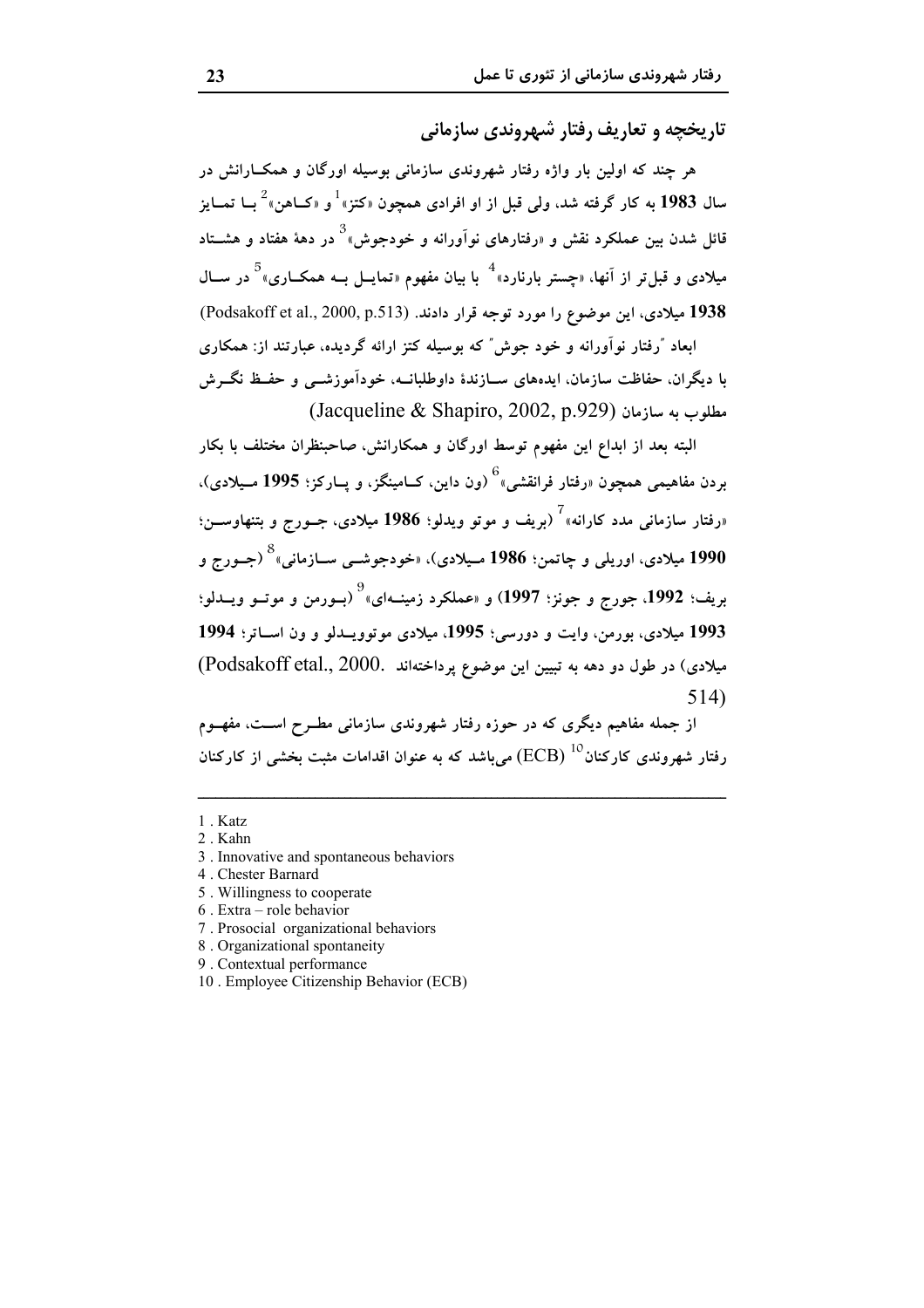رفتار شهروندي مديريت $\mathrm{(MCB)}\,1$  به عنوان مكمل رفتار شهروند ســازماني، مفهــوم دیگری است که بیانگر سازگاری بین اقدامات مدیریت و هنجارهای رایج در محـیط کــار می باشد. (Hodson, 2002,p.64)

«راندی هودسن» ٔ در سال 2002 پژوهشی در خصوص رفتــار شــهروندی مــدیریت (MCB) و تأثیر مثبت آن بر رفتار شــهروندی ســازمانی و همچنــین کــاهش تضــاد بــین كاركنان با يكديگر و مديران انجام داده است. (Hodson, 2002, p.64)

بیز» (Bies) رفتار شهروندی مدیریت (MCB) را سازگاری بین اقدامات مــدیریتی و هنجارهای متداول محیط کاری تعریف می کند (Hodson, 2002,p.65)

وارگان»<sup>3</sup> رفتار شهروندی کارکنان<sup>4</sup> را به عنوان اقدامات مثبت بخشــی از کارکنــان» برای بهبود بهرهوری و همبستگی و انسجام در محیط کاری مـیدانــد کــه ورای الزامــات سازمانی است (Hodson, 2002, p.70)

بررسی ادبیات نشان می دهد که دو رویکرد اصلی در تعریف مفهوم OCB وجــود دارد. اورگان (1988) و سایر محققین متقدم در این موضوع، این نوع رفتار را تحت عنــوان رفتــار .<br>فرانقشی مورد ملاحظه قرار دادهاند. به گونهای که کمکهای افــراد در محــیط کــار فراتــر از الزامات نقشی است که برای آنها تعیین شده است و بطور مسقیم و آشـکار از طریــق سیســتم یاداش رسمی سازمان مورد تقدیر قرار نمیگیرد. (Castro & et al., 2000).

جریان دیگری از محققان همچون «گراهام» پیشنهاد میکنند که OCB باید بصـورت مجزا از عملکرد کاری مورد ملاحظه قرار گیرد. بنابراین دیگر مشکل تمایز بسین عملک رد نقش و فرانقشی وجود نخواهد داشت. در این دیدگاه، OCB را باید به عنوان یک مفهـوم جهانی که شامل تمامی رفتارهای مثبت افراد در درون سازمان است، مورد توجه قرار داد. تمایز بین عملکرد نقش و فرانقش به دلایل مختلفی مشــکل خواهــد بــود. اولاً: ادراکــات

<sup>1.</sup> Management Citizenship Behavior (MCB)

<sup>2.</sup> Randy Hodson

<sup>3.</sup> Organ

<sup>4.</sup> Employee Citizenship Behaviors (ECBs)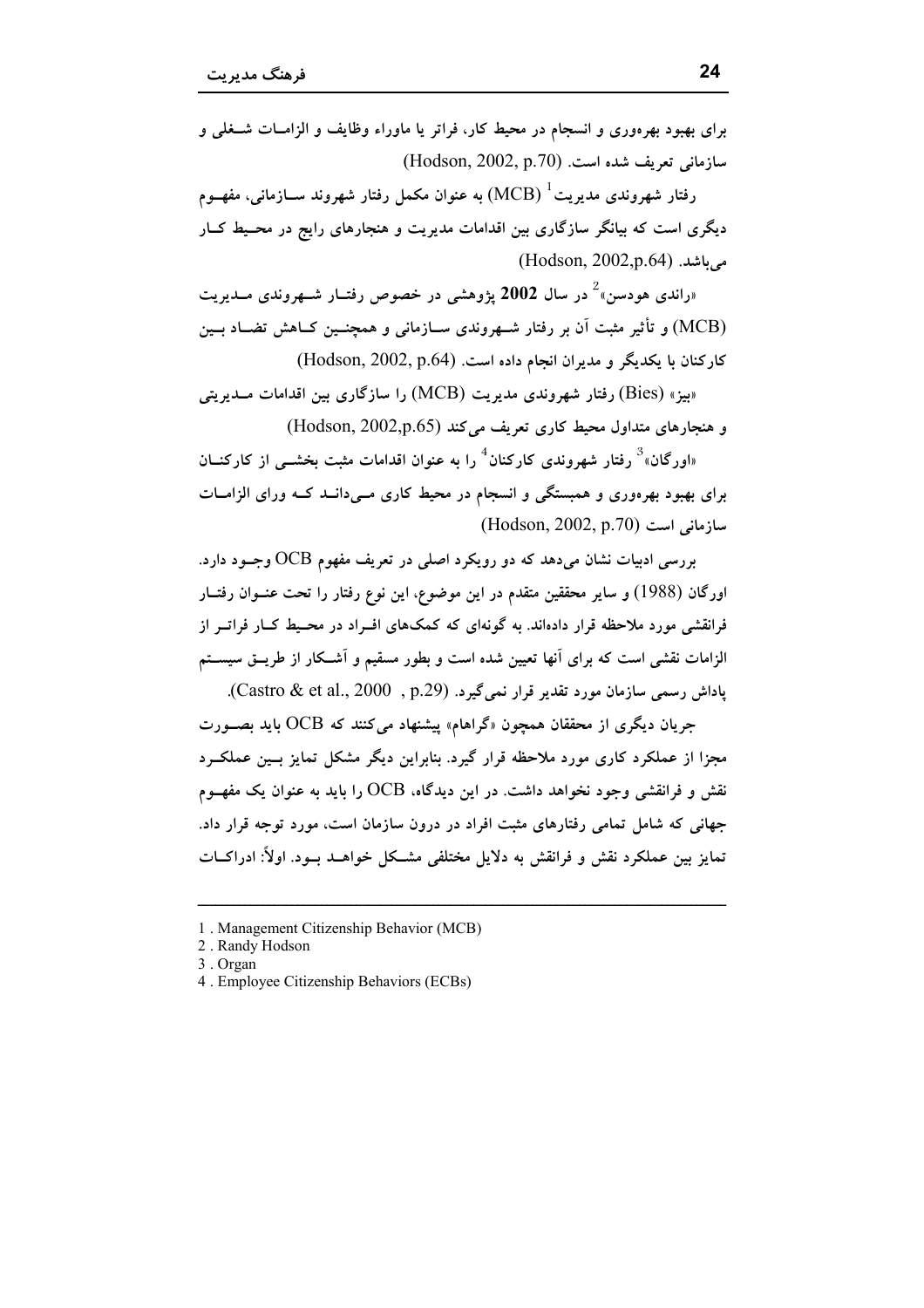مدیریتی و کارمندی از عملکرد کارکنان و مسؤولیتها ضرورتاً با یکــدیگر مشــابه نیســتند. ثانیاً: ادراک کارمندان از عملکرد و مسؤولیتهایشان تأثیر گرفته از رضایت آنهــا در محــیط کارشان است. با توجه به چنین پیچیدگی هایی، تعریف اولیه اورگان از OBC بعنوان رفتار فرانقشی مورد توجه قرار گرفته است (Castro et al. 2004, p.29).

رفتار شهروندی سازمانی در سال 1998 بوسیله اورگان اینگونه تعریف شده است: رفتاری که از روی میل و اراده فردی بوده و بطور مستقیم یا صریح از طریق سیســتم پاداش رسمی سازمانی مورد تقدیر قرار نمیگیرند، ولی باعث ارتقاء عملکــرد اثــر بخــش  $(Markoczy & Xin, 2004, p)$  سازمان می گردند. (Markoczy & Xin, 2004, p

اورگان  $\rm{OCB}$  را به عنوان نوعی رفتار کارکنان سازمانها تعریف میکند که عملکرد اثر بخش سازمان را بدون توجه به اهداف بهرهوری فردی هـر کارمنــد ارتقــاء مــیدهــد. عناصر کلیدی  $\rm OCB$  عبارتند از:

- \_ یک نوع رفتاری است فراتر از اَنچه که برای کارکنان سازمان بطــور رســمی تشــریح گردیده است.
	- یک نوع رفتاری است که بصورت اختیاری و بر اساس ارادهٔ فردی میباشد؛
- رفتاری است که بطور مستقیم پاداشی به دنبال ندارد و یا از طریــق ســاختار رســـمی سازمانی مورد قدردانی قرار نمیگیرد؛
- \_ رفتاری است که برای عملکرد سازمان و موفقیت عملیات سازمان خیلی مهــم اســت (Castro et al. 2004, p 29)

از تعریف ارائه شده توسط اورگان بخوبی میتوان دریافت کــه OCB از مفــاهیمی همچون تعهد سازمانی که بوسیله روانشناسان سازمانی ارائه شده، متمایز اســت. در حــالی که OCB ممکن است بطور تجربی با تعهد سازمانی ارتباط داشته باشد، ولسی ایس مهسم است که تأکید گردد که OCB به دسته خاصی از رفتارهای کارکنان اشاره دارد؛ در حالی که مفاهیمی همچون تعهد سازمانی اساساً نگرش محور هســتند کــه تعهــد نوعــاً بوســیله جستجوی واکنش کارکنان به بیانیههایی همچون: «من درمیLبابم کــه ارزشــهای خــودم و سازمان خیلی شبیه هم هستند″ اندازهگیری میشود. کمک منحصر بفرد اورگـان، شناســایی دستهای از رفتارهای کارکنان (OCB) بود که در میان سایر متغیرهــا بــا رضــایت شــغلی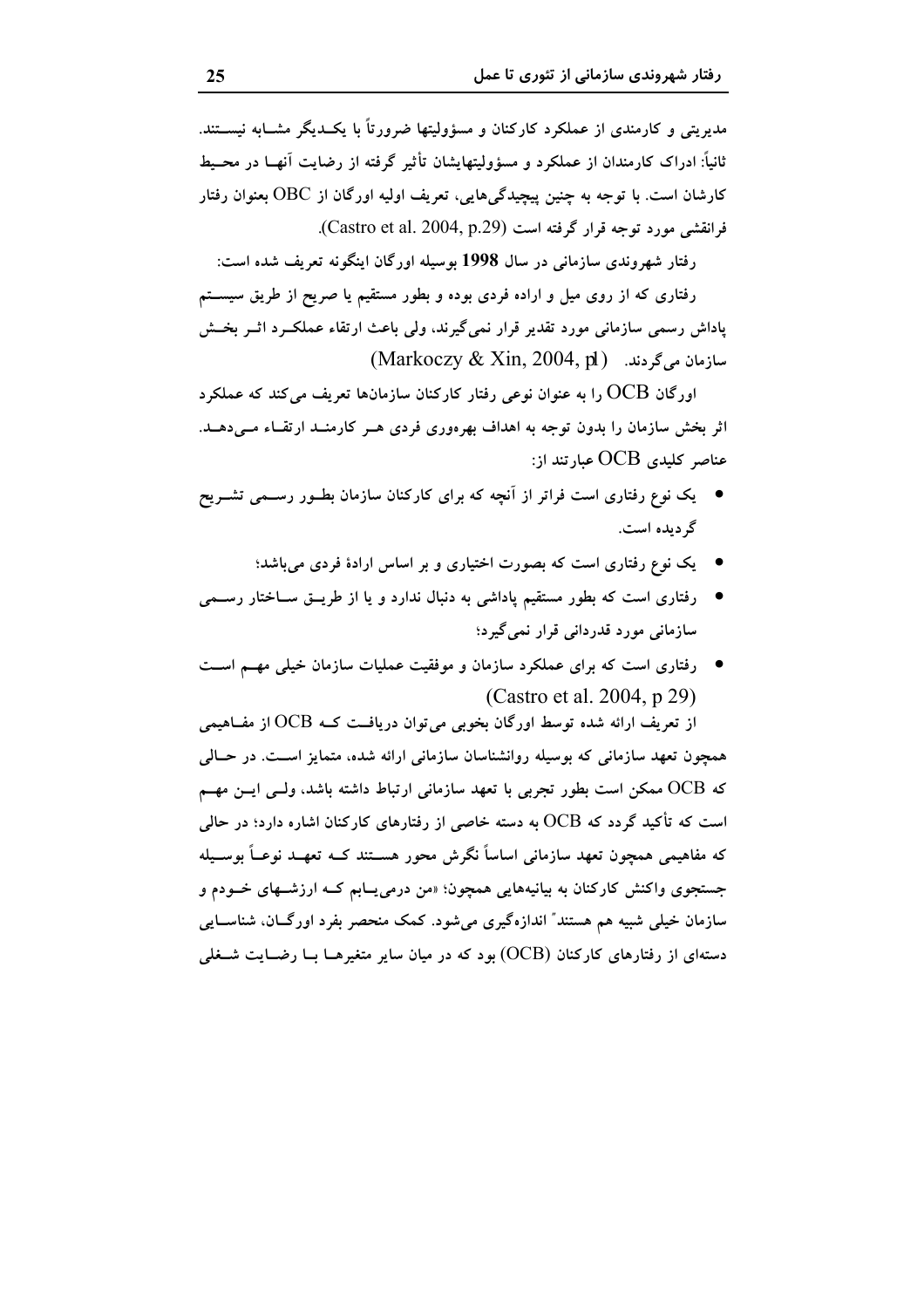ارتباط داشت که ممکن بود که بطور قابل کاربردی در جستجوی رابطه رفتاری نگرش های شغلی کارکنان را مورد آزمون قرار دهد.(Murphy et al. 2002, p.288)

رفتار شهروندی سازمانی به عنوان یک منبع اجتماعی که از طریق تبـادل رفتــار کــه پاداشهای اجتماعی دریافت میکنند، مورد ملاحظه قرار میگیرد. بنابراین وقتی کارکنــان احساس می کنند، گوئیا چیزی از سازمان دریافت می کنند، رفتـار شــهروندی آنهــا بیشــتر خواهد شد. (Ang et al, 2003, p.564)

«بولینو» و «تورنلی» اعتقاد دارند که رفتارهای شهروندی بطور کلی دارای دو حالـت عمومی هستند: آنها بطور مستقیم قابل تقویت نیستند (بعنوان نمونه، آنها از جنبه فنی نیازی نیست بعنوان بخشی از شغل افراد باشــند) و همچنــین آنهــا ناشــی از تلاشــهای ویــژه و فوقالعاده هستند که به سازمانها برای دستیابی به موفقیت، از کارکنانشــان انتظــار دارنــد. .(Bolino & Turnley,  $2003$ , p.60)

# انواع رفتار شبهروندي

علیرغم توجه فزاینده به موضوع رفتارهای شهروندی، با مروری بر ادبیات این حوزه، فقدان اجماع درباره ابعاد این مفهوم آشکار میگردد. نتایج بررسی ادبیات نشان میدهد که تقریباً سی نوع متفاوت از رفتار شهروندی قابل تفکیک است و تعاریف متعددی از آن بــه عمل آمده است که البته همپوشــانی۵ــای زیــادی بــین آنهــا وجــود دارد. پودســاکوف و همکارانش در مطالعات خود هفت بعد مشترک را از این تقسیمٖبندیها استخراج نمودهانــد که عبارتند از:

- 1. رفتار امدادی
	- 2. جوانمردي
- 3. تعهد سازمانى
- 4. اطاعت سازمانی
	- 5. ابتكار فردى
	- 6. فضيلت مدنى
- 7. خودبهبودي (podsakoff et al , 2000, p. 516)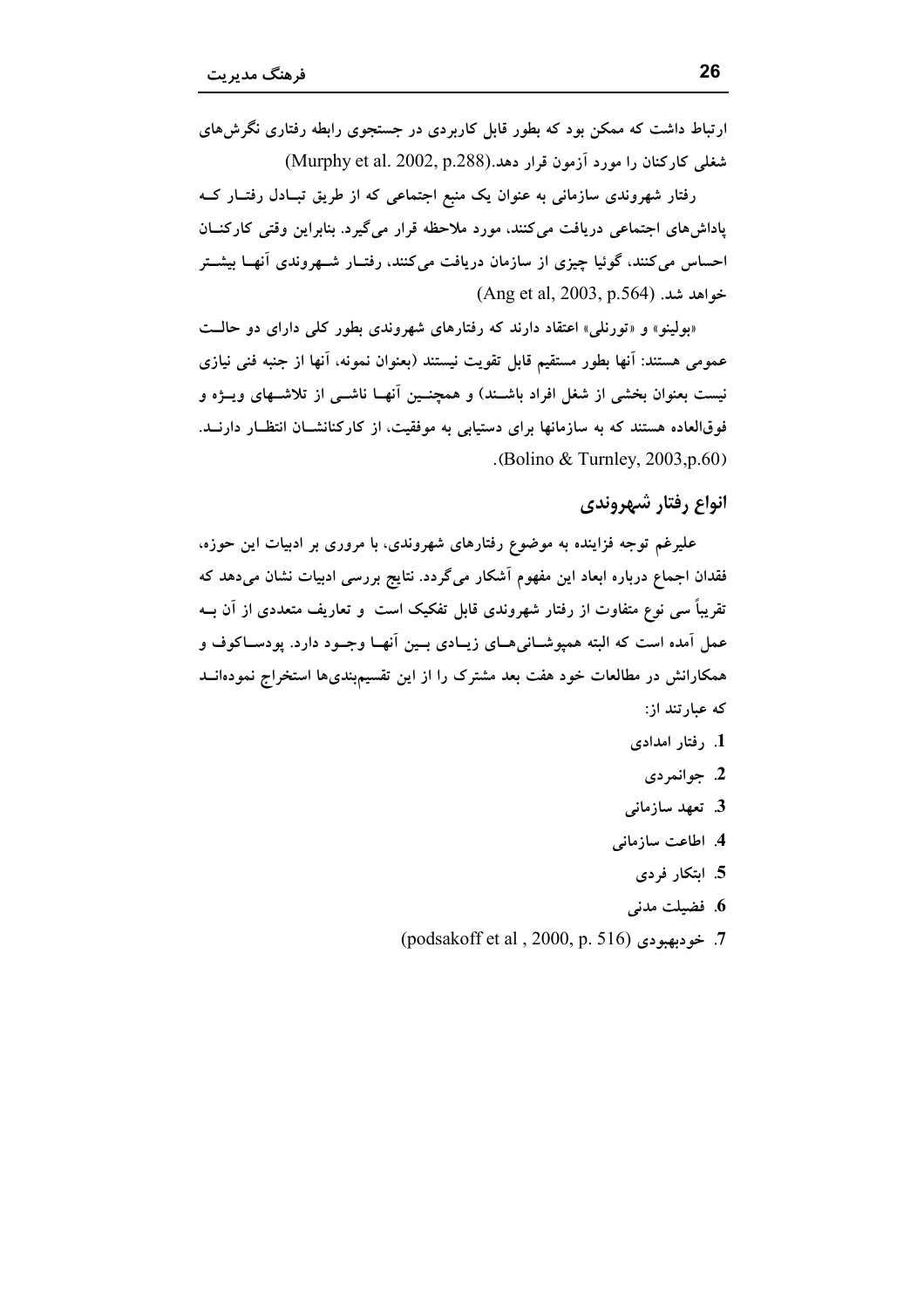```
تعداد مطالعاتی که در حال بررسی این موضوع هستند، به شــدت در حــال افــزایش
است. بهرحال هنوز اجماع کاملی بــر روی ابعــاد مختلــف مفهــوم OCB وجــود نــدارد.
«پودساکوف» در سال 2000 میلادی دستهبندی مفصلی از چنــین رفتارهــایی انجــام داده
           است که رفتارهای شهروندی سازمانی را در قالب هفت دسته تقسیم می نماید.
                                                              1. رفتارهای امدادی
                                                                    2. جوانمردي
                                                                   3. ابتكارفردي
                                                                4. آداب اجتماعی
                                                                5. تعهد سازمانى
                                                             6. خود رضایتمندی
                                 7. توسعه شخصي (Castro et al. , 2004, p.29)
    نت میر ^{1\,997}میلادی) نیز {\rm CCB} را در قالب چهار دسته تقسیم^{\rm 1\,997} می^{\rm 1\,}1. جوانمردي
                                                                2. آداب اجتماعی
                                                                 3. وجدان كارى
                               4. نوع دوستی (Castro et al., 2004, p.29 – 30)
            «لیویا مارکوزی»<sup>2</sup> رفتار شهروندی سازمانی را به دو نوع تقسیم میکند:
                                                     1. بارې و کمک مثبت و فعال
 2. اجتناب از رفتارهایی که به همکاران و سازمان فرد لطمه وارد می کند. ,Vigoda)
                                                              2000, p.185)
عملکرد شهروندی شامل فعالیتهایی است که کمک به دیگران در انجـام کارشــان.
حمایت سازمان و داوطلب شدن در انجام کارهای جـانبی یــا مســولیتپــذیری را شــامل
می شود. «بورمن» و «موتوویدلو»، بطور خاص برای تبیـین عملکـرد شـهروندی سـازمانی
                               مدلی پنج بعدی ارائه می نمایند که این ابعاد عبارتند از:
```
1. Netemever

2. livia markoczy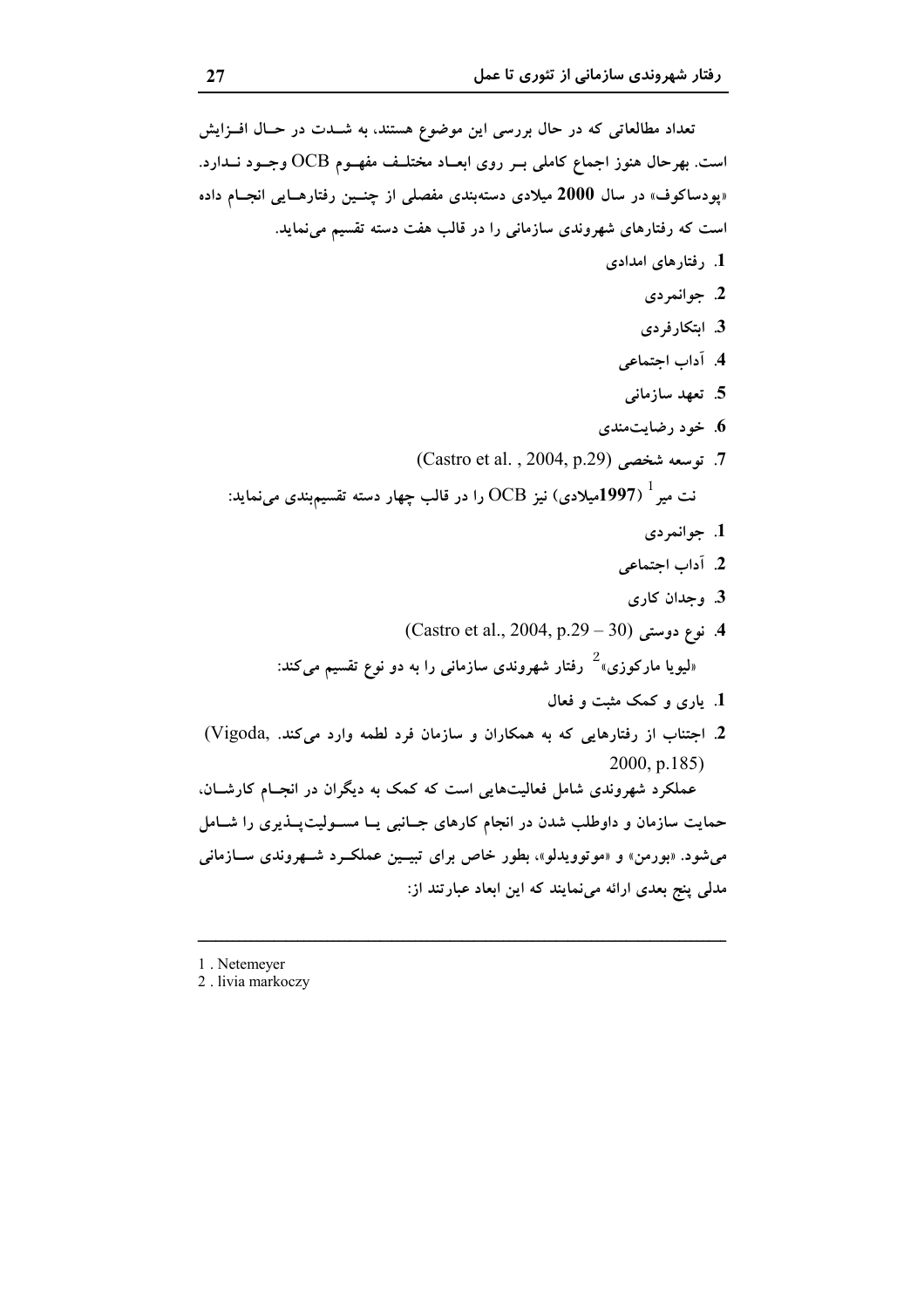آداب اجتماعی بعنوان رفتاری است که توجــه بــه مشــارکت در زنـــدگی اجتمــاعی سازمانی را نشان میدهد. وجدان کاری رفتاری است که فراتــر از الزامــات تعیــین شــده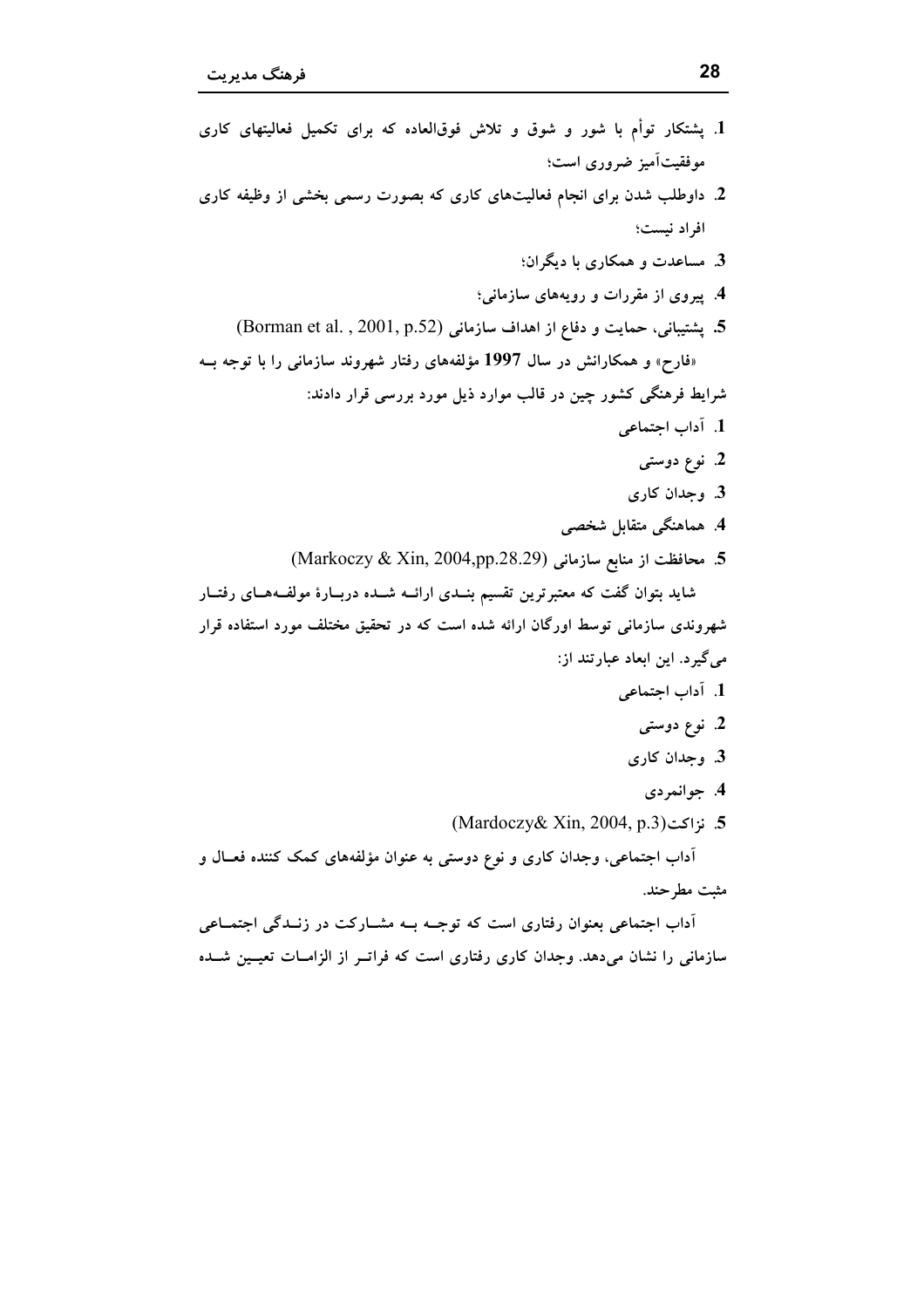بوسیله سازمان در محیط کبار مے باشید. (هماننید کبار در بعید از سیاعت اداری بیرای سودرساندن به سازمان)

نوع دوستی عبارت است از کمک کـردن بــه همکــاران در عملکــرد مربــوط بــه  $(Castro et al., 2004, p.30)$ وظايفشان

جوانمردی و نزاکت مؤلفههایی هستند که بیانگر اجتناب از وارد نمــودن خســارت بــه ســازمانند. جوانمردی عبارتست از تمایل به شکیبایی در مقابل مزاحمتهای اجتنابناپذیر و اجحـافهـای کــاری بدون این که گله و شکایتی صورت گیرد. در حالی که نزاکت دربـارهٔ اندیشـیدن بـه ایــن اســت کــه جطور اقدامات فرد بر دیگران تأثیر میگذارد. (Mardoczy& Xin, 2004, p.3)

عوامل تأثیر گذار بر رفتار شهروندی سازمانی

بررسیهای فراتحلیلی در خصوص ارتباط بین OCB و عوامل تأثیرگذار بر آن بیانگر این واقعیت است که چهار دسته از این عوامل مورد تأکید تحقیقات بوده است که عبارتند  $:$   $\mathfrak{z}$ 

- 1. ویژگی های فردی کارکنان
	- 2. ویژگے های شغلی
	- 3. ویژگیهای سازمانبی
	- 4. ویژگی های رهبری

تحقیقات اولیه در این حوزه که توسط اورگان و همکارانش صورت گرفته، عمدتاً بر نگرش های کارکنان، گرایشات و حمایتگری رهبر متمرکز بوده است. پژوهشهای بعــدی در حوزهٔ رهبری که بوسیله پودساکوف و همکارانش انجام یافته، قلمرو رفتارهای رهبــری را به انواع مختلف رفتارهای رهبری تعاملی و تحولگرا بسط دادهاند. اثرات ویژگیهای شغلی و سازمانی عمدتاً در تئوریهای مربوط به جایگزینهای رهبوی مطـرح شــده کــه توسط صاحبنظران مختلف مورد مطالعه قرار گرفته است. (Podsakoff et al., 2000, p.526)

یژوهشهای اولیه که ویژگیهای فردی را مورد توجه قرار مــیدهــد، بــر دو محــور اصلی متمرکز است: اولاً که این عامل کلی مؤثر بـر روحیــه را اورگــان و ریــان (1995 میلادی) به عنوان زیربنای رضایت کارکنان، تعهد سازمانی، ادراکات از عدالت و ادراکات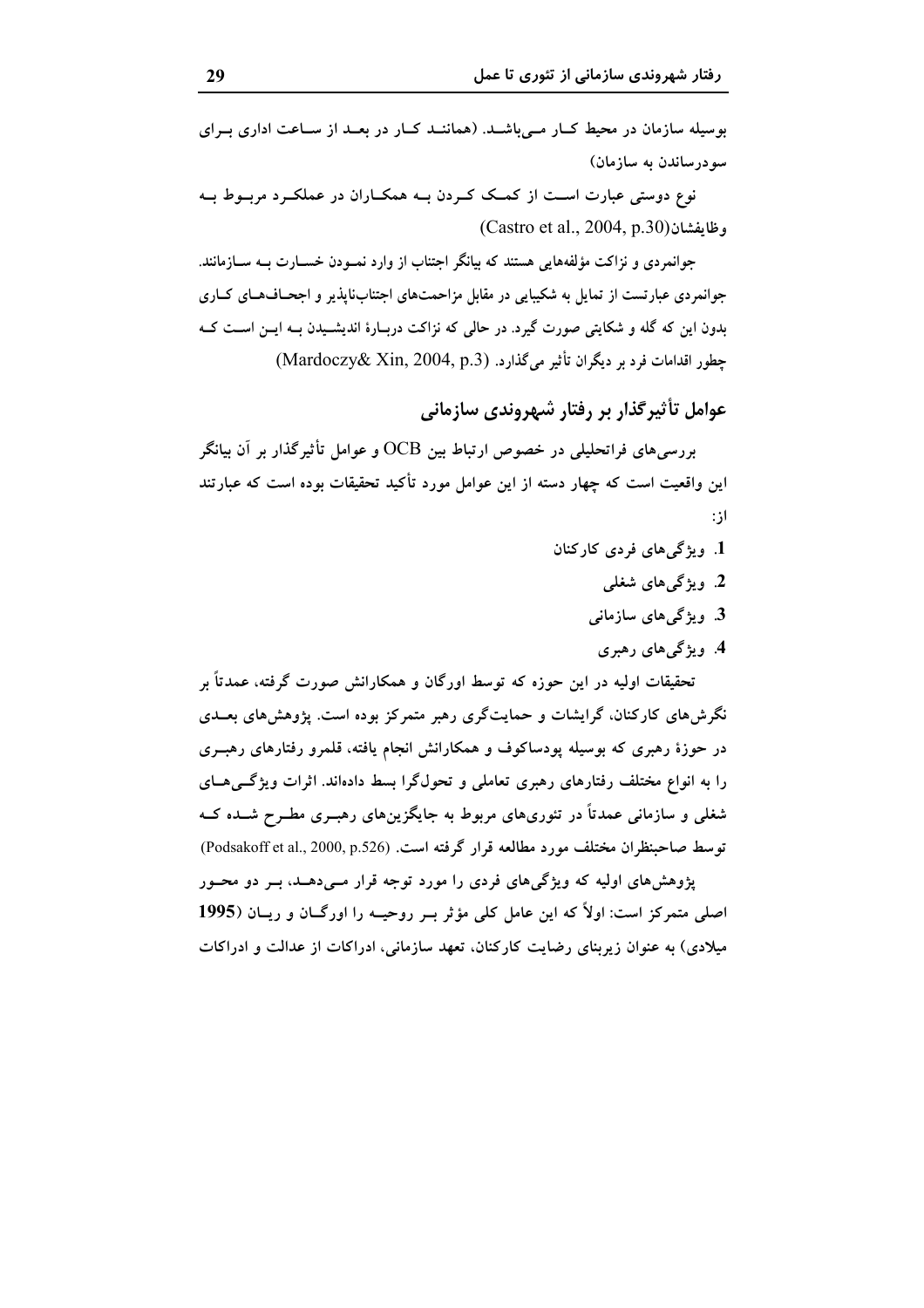از حمایتگری رهبری تلقی می کنند و ثانیاً تحقیقات محققان نشانگر ارتباط معنادار آنها با رفتار شهروندی سازمانی است (البته میزان همبستگی ها متفاوت بوده اســت) کــه بیــانگر اهمیت این متغییرها در تعیین کنندگی رفتار شهروندی سازمانی میباشد. .Podsakoff et al 2000, p.530)

در خصوص متغیرهای شغلی، تحقیقات عمدتاً حــول مبحــث تئــوری جانشــین۱صای رهبری بوده است که نتایج بیانگر ارتباط مستمر ویژگیهای شغلی با رفتار شهروندی است. علاوه بر آن، هر سه نوع ویژگیهای شغلی در برگیرنــده ادبیــات تئــوری جــایگزین۵ــای رهبری (بازخور شغلی، تکراری بودن شغلی، رضایتمندی درونی شغل) بطور معناداری بــا مؤلفههای مختلـف رفتـار شـهروندی سـازمانی (نوعدوسـتی، نزاکـت، وجـدان کــاری، جوانمردی وآداب اجتماعی) ارتباط داشتهاند؛ به گونهای که بازخور شغلی و رضــایتمندی درونی شغل ارتباط مثبتی با رفتار شهروندی سازمانی داشته، در حالی که تکراری بودن شغل ارتباط منفی را با  $\mathrm{OCB}$  نشان می دهد.

روابط بین ویژگیهای سازمانی ورفتارهای شهروندی سازمانی تا انــدازهای دارای بــه هم ریختگی است. به گونهای که نه رسمیت سازمانی، انعطاف ناپذیری سازمانی، حمایــت ستادی و نه فاصله فضایی، ارتباط مستمری با رفتارهای شهروندی سازمانی نداشتهاند. ولی بهرحال مؤلفه همبستگی گروهی باتمام مؤلفههای رفتار شهروندی سـازمانی دارای ارتبـاط مثبت بوده است، و حمایت سازمانی ادراک شده با نوعدوستی کارکنان ارتبــاط معنــاداری داشته است. علاوه بر آن، پاداشهای خارج از کنترل رهبران بــا مؤلفــههــای نوعدوســتی، نزاکت و وجدان کاری ارتباط منفی داشتهاند.

دسته دیگر عوامل تأثیر گذار بر  $\rm{OCB}$  که شامل رفتارهای رهبری اســت، در قالــب دو دسته رفتارها تقسیم شده است که عبارتند از: رفتارهای رهبری تحول آفرین (رفتارهای تحولی اساسی، تعیین چشمانداز، ایجاد مدل مناسب، ارتقاء پــذیرش اهــداف گروهــی، انتظارات عملکردی بالا و تحریک معنوی) و رفتارهای تعاملی (رفتارهای پـاداش(هـی و تنبیهی اقتضایی، رفتارهای پاداشدهی و تنبیهی غیراقتضایی) و رفتارهایی کـه بــا تئــوری رهبری مسیر - هدف (رفتارهای تشریح کنندگی نقش، مشخص کردن رویــههــا یــا رفتــار رهبری حمایتی) و یا تئوری رهبری مبادله رهبر – عضو.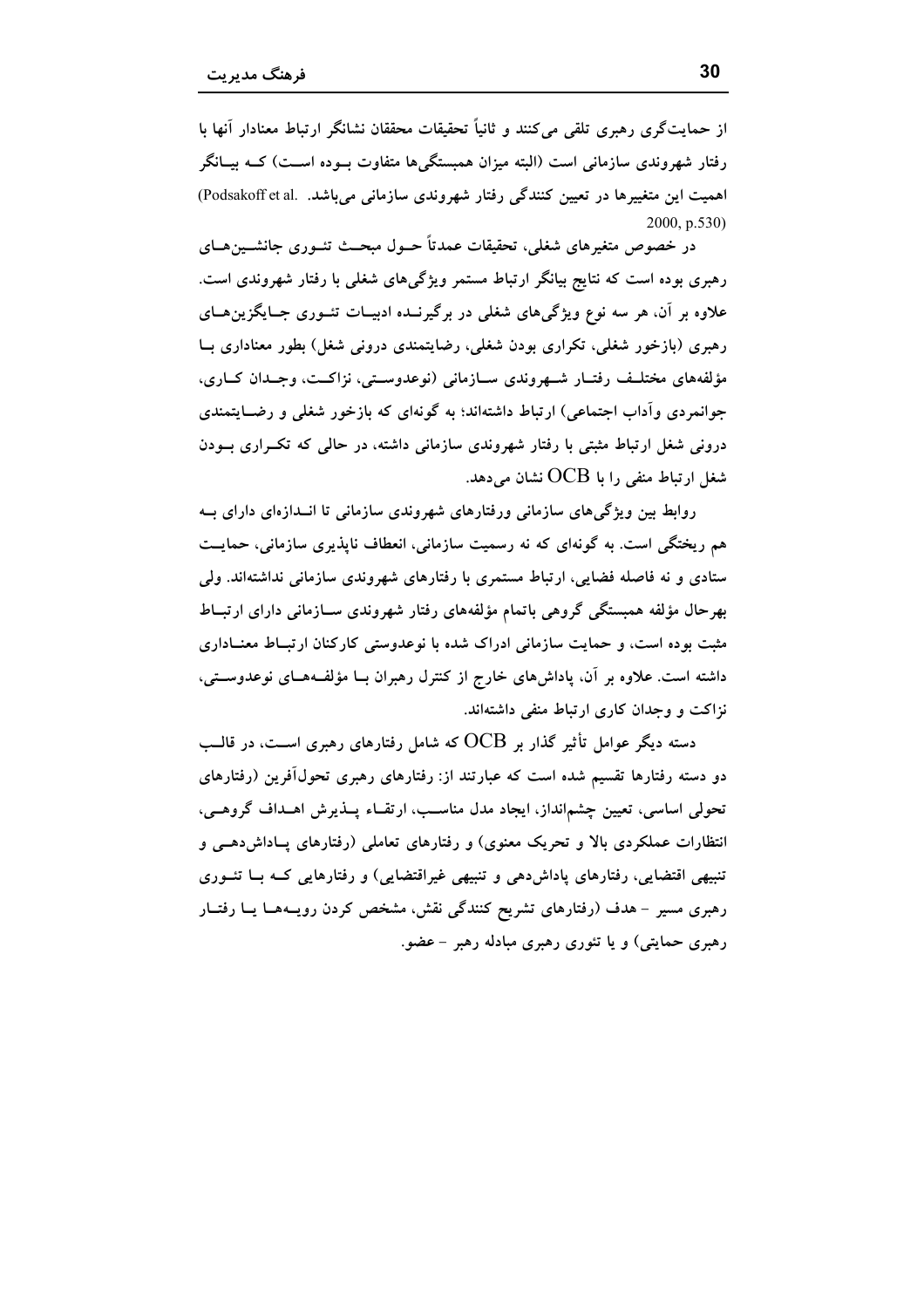در مجموع، رفتارهای رهبری تحول اَفرین با هــر پــنج مؤلفــه رفتارهــای شــهروندی سازمانی ارتباط معنادار مثبتی دارد. و از میان رفتارهای رهبری تعامــل گــرا، دو نــوع ایــن رفتارها دارای معنادار با عناصر پنج گانه OCB میباشند که عبارتند از: رفتار پاداشدهــی اقتضایی که دارای ارتباط مثبت است، و رفتار تنبیهی غیر اقتضایی که دارای ارتباط منفـی می باشد. از میان ابعاد تئوری رهبری مسیر – هدف، رفتار رهبری حمایتی با همهٔ مولفههای OCB دارای ارتباط مثبت است، و تشریح نقش رهبر فقــط بــا مؤلفــههــای نوعدوســتی، نزاکت، وجدان کاری و جوانمردی رابطه معنادار مثبت دارد. و نهایتاً، تئوری مبادله رهبر – عضو با تمامی مؤلفههای OCB دارای ارتباط معنادار مثبت است. . ,Podsakoff et al 2000, pp.531-2)

در پژوهشی دیگر، ارتباط بین تئوری «مبادله رهبــر – عضـــو»<sup>1</sup> بــا رفتــار شـــهروندی سازمانی صورت گرفته که نتایج این مطالعه نشان میدهد، بهبــود کیفیــت مبادلــه رهبــر – عضو، احساس تعهد و رفتار شهروندی را ارتقاء می بخشد. (Truckenbrodt, 2000, p.11)

### متدولوژي تحقيق

/ه*داف تحقیق:* هر یژوهشی به دنبال دستیابی به اهداف مشخصی است کــه در ایـــن تحقیق، هدف اصلی عبارتست از: بررسی رفتار شهروندی سازمانی مدیران و کارکنان ستاد مرکزی وزارت نیرو به عنوان یکی از سازمانهای دولتی ایران تا براساس آن، اهداف فرعــی تحقيق تحقق يابد. برخي از مهمترين اهداف فرعي عبارتند از:

- بررسی میزان مطلوبیت رفتار شهروندی سازمانی مدیران و کارکنان؛
- اولویتبندی مؤلفههای مختلف رفتار شهروندی سازمانی مدیران و کارکنان؛
- بررسی ارتباط مؤلفههای رفتار شهروندی سازمانی با متغیرهای جمعیتشناختی همچون جنسیت، سن. تحصیلات، نوع استخدام و غیره؛

*مدل مفهومی تحقیق و فرضیات پــژوهشن:* بــرای تــدوین فرضــیات تحقیــق، هــر پژوهشگری نیازمند مدلی مفهومی است تا بر اساس اَن ضمن شناسایی متغیرهای فرضیات، روابط بین این متغیرها و تعاریف مفهومی و عملیاتی آنها را تبیین نماید. بر ایــن مبنــا، بــا توجه به مؤلفههای رفتار شهروندی سازمانی ارائه شده بوسیلهٔ «اورگان» که بــرای ســنجش

<sup>1.</sup> Leader - member Exchange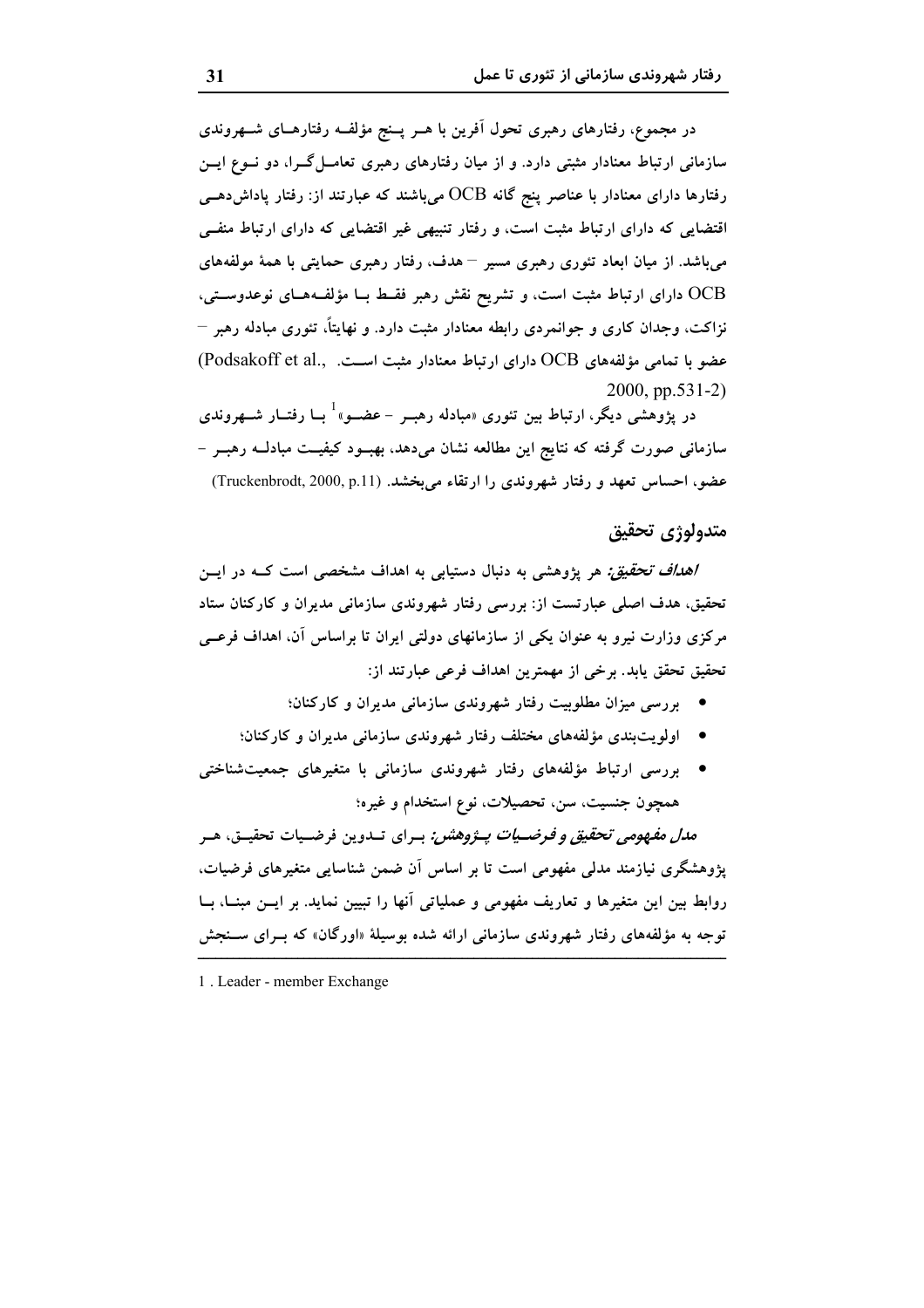رفتار شهروندی سازمانی در شرایط فرهنگی آمریکا طراحی شــده و همچنــین مؤلفــههــای OCB شده بوسیله «فارح» و همکارانش برای فرهنگ کشور چین، مدل مفهــومی تلفیقــی ایجاد گردیده است که سه مؤلفه مشترک دو مدل مذکور و چهار مؤلفه دیگر آنها، عناصــر مدل مفهومی جدید را تشکیل میدهد. این مؤلفهها عبارتند: آداب اجتماعی، نوع دوستی، وجدان کاری، جوانمردی، نزاکت، هماهنگی متقابل شخصی و محافظت از منابع سازمان. با توجه به مدل مفهومی تحقیق، فرضیات تحقیق عبارتند از: 1. بين وضع موجود و وضع مطلوب رفتار شهروندي سازماني تفاوت وجود دارد. 1-1. بين وضع موجود و وضع مطلوب مؤلفهٔ آداب اجتماعي تفاوت وجود دارد. 1–2. بين وضع موجود و وضع مطلوب مؤلفهٔ نوع دوستي تفاوت وجود دارد. 3–1. بين وضع موجود و وضع مطلوب مؤلفهٔ وجدان كارى تفاوت وجود دارد. 4-1. بين وضع موجود و وضع مطلوب مؤلفهٔ جوانمردي تفاوت وجود دارد. 5–1. بين وضع موجود و وضع مطلوب مؤلفهٔ نزاكت تفاوت وجود دارد. . بین وضع موجود و وضع مطلوب مؤلفهٔ هماهنگی متقابل شخصی تفاوت وجود دارد. $\mathbf{-6}$ 1–1. بين وضع موجود و وضع مطلوب مؤلفهٔ محافظت از منابع سازمان تفاوت وجود دار د.

2. بین رفتار شهروندی سازمانی و متغیرهای جمعیت شناختی ارتباط وجود دارد. 1–2. بین رفتار شهروندی سازمانی و متغیرهای جنسیت یاسخگویان ارتباط وجود دارد. 2-2. بين رفتار شهروندي سازماني و متغيرهاي سن ياسخگويان ارتباط وجود دارد. 2-3. بین رفتار شهروندی سازمانی و متغیرهای سطح تحصیلات پاسخگویان ارتباط وجود دارد. 4-4. بین رفتار شهروندی سازمانی و متغیرهای رشته تحصیلی پاسخگویان ارتبــاط وجود دارد. 2-5. بین رفتار شهروندی سازمانی و متغیرهای سابقه شــغلی پاســخگویان ارتبــاط وجود دارد. 6-2. بین رفتار شهروندی سازمانی و متغیرهای وضــعیت اســتخدامی یاســخگویان ارتباط وجود دارد.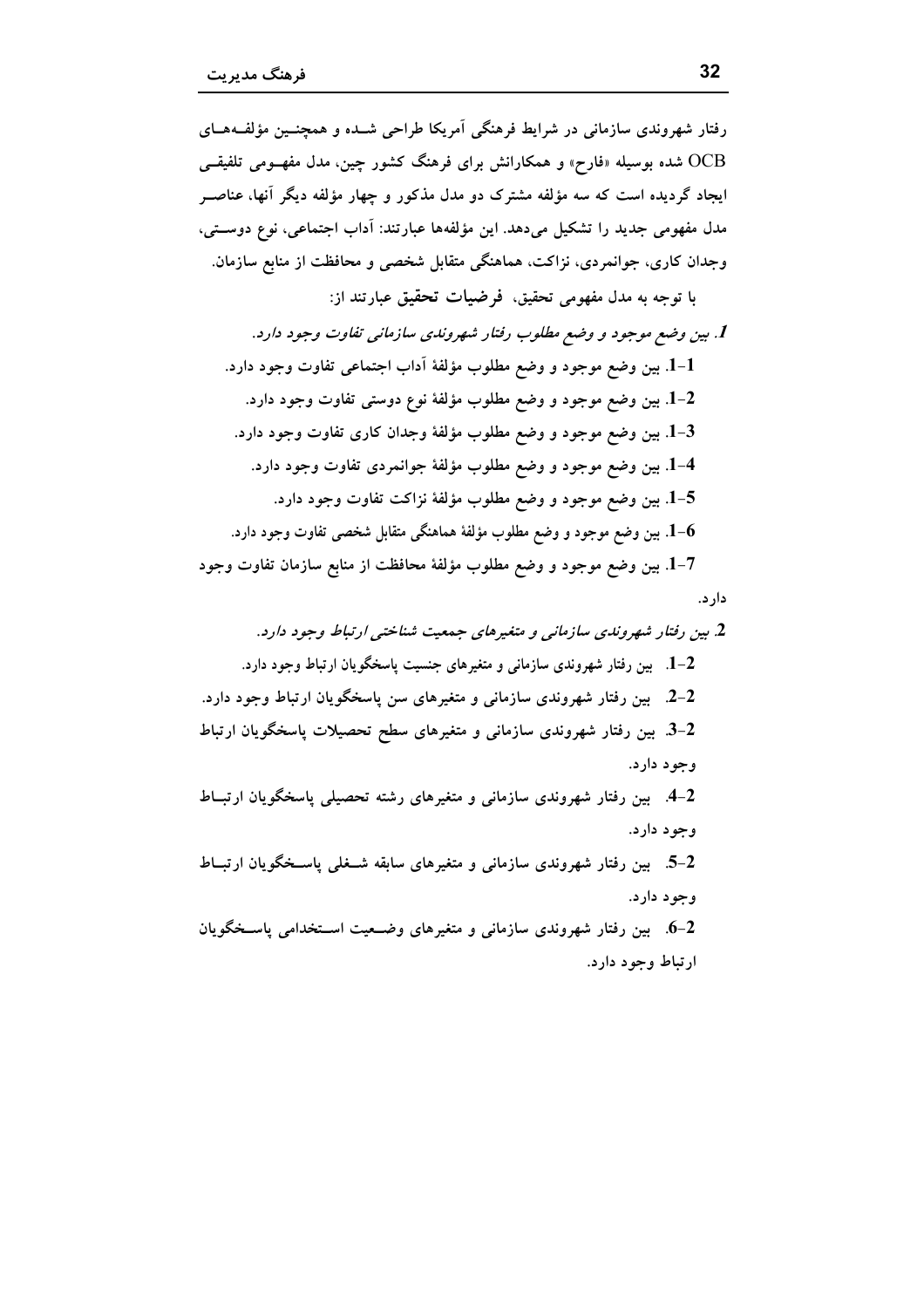3. مۇلفەھاي مختلف رفتسار شىسرونلىي سيازمانى از اھمىت و اولوپت بكسيانى برخوردار نيستند.

روش تحقیق: در این پژوهش از روش توصیفی استفاده شده است که برای تبیـین و تشریح وضعیت متغیرهای تحقیق و گردآوری دادههای مورد نیـاز، روش پیمایشــی بکــار گرفته شده است؛ به گونهای که با استفاده از پرسشنامههای استاندارد و معتبری که توسـط صاحبنظران برجسته دنیا برای پژوهش های نگرش سنجی طراحی گردیده و در فرهنگ هــای مختلف بکار گرفته شده است، پرسشنامهای تلفیقی بــا در نظــر گـــرفتن شـــرایط فرهنگـــی سازمانهای کشورمان طراحی و به اجراء درآمده است. نتایج آزمـون اعتبـار پرسشــنامه بــا استفاده از آزمون آلفاء کرونباخ، 0/94 میباشد.

جامعه آماری و روش نمونهگیری: جامعــه آمــاری ایــن پــژوهش شــامل مــدیران و کارکنان ستاد مرکزی وزارت نیرو است که شامل نوزده واحد ســازمانی مــیباشــد. بــرای تعیین تعداد نمونههای آماری نیز با استفاده از فرمول نمونهگیــری جامعــه محــدود، تعــداد 110 نمونه با استفاده از روش نمونهگیری تصادفی طبقهبندی شده به پرسشنامههــا پاســخ دادواند

قلمرو تحقیق: این یژوهش در دفتر مرکزی وزارت نیرو (قلمرو مکانی) و به منظـور بررسی وضعیت رفتار شهروندی سازمانی مدیران و کارکنان (قلمرو موضوعی) انجام شده و اطلاعات و دادههای تحقیق در فاصله زمانی 1384 تا سه مــاه اول 1385 گــردآوری و مورد تجزیه و تحلیل قرار گرفته است. (قلمرو زمانی)

روش های تحلیل آماری: برای تجزیه و تحلیل دادههای گردآوری شده از روش هــای مختلف آمار توصیفی و آمار اســتنباطی اســتفاده شــده اســت. بــرای توصــیف متغیرهــای جمعیتشناختی و همچنین وضعیت مؤلفههای رفتار شهروندی سازمانی، روشهای مختلـف آمار توصيفي همچون فراواني، درصد، ميانگين، ميانه و مـد، در قالـب جـداول آمــاري و نمو دارها بکار گرفته شده است.

برای بررسی فرضیات تحقیق نیز ضمن استفاده از روش آزمون همبستگی پیرسون، از بر آورد مبانگین متغیرها و آزمون فریدمن استفاده گردیده است.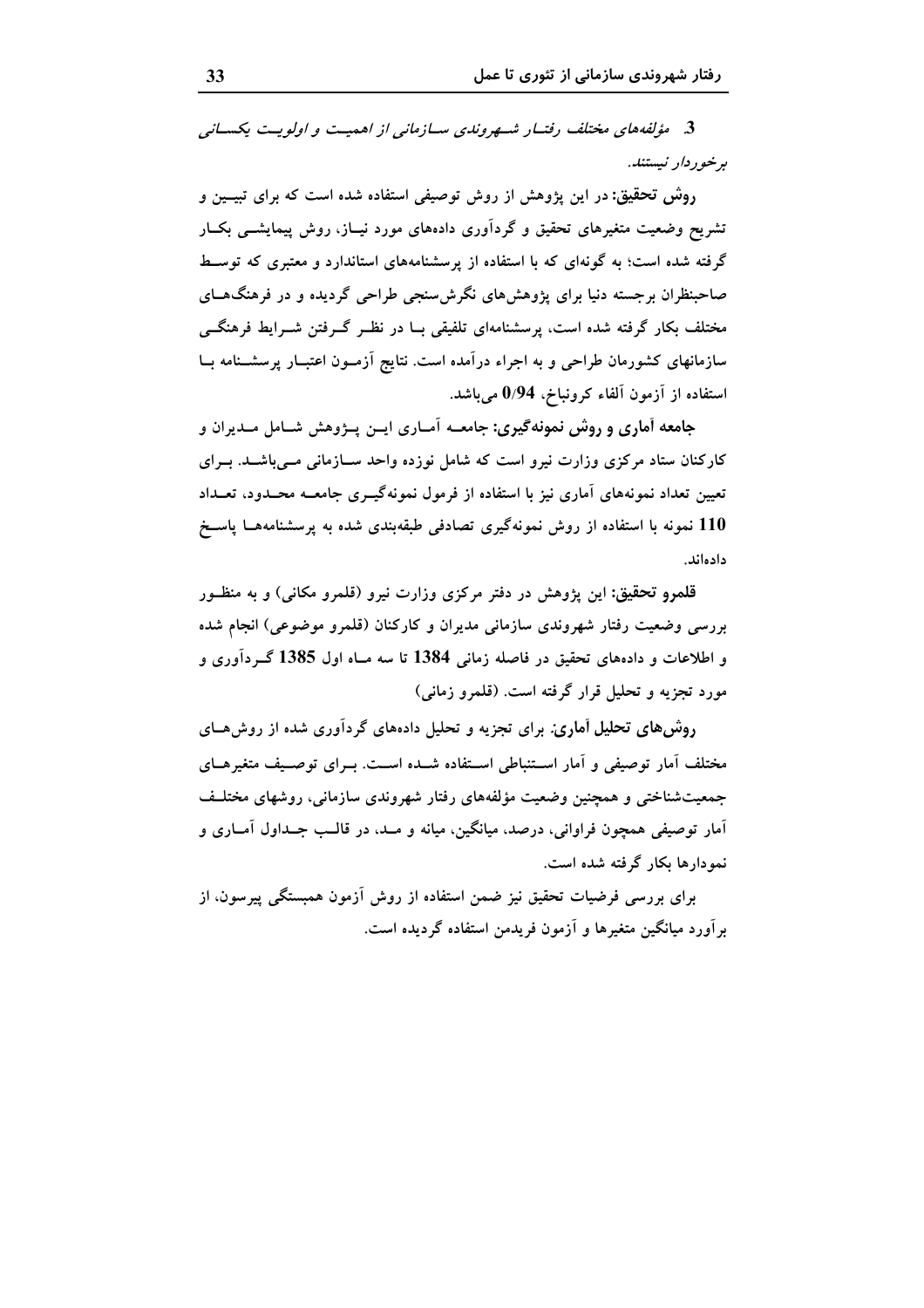تجزيه و تحليل يافتهها

در این بخش تلاش میگردد تا در ابتدا با استفاده از آمار توصیفی، وضعیت هر یـک از مولفه های اصلی و فرعی رفتار شهروندی سازمانی در قالب جدول آماری ارائه گردد و آنگاه با توجه به محورها و مؤلفههای رفتار شهروندی سازمانی، وضــعیت موجــود جامعــه مورد مطالعه تشریح و تبیین گردد. سپس هر یک از فرضیات تحقیق با عنایت به دادههــای تحقیق و با استفاده از آزمونآماری مورد تجزیه و تحلیل قرار میگیرد.

جدول شماره 1: آمار توصیفی مؤلفههای رفتار شهروندی سازمانی و متغیرهای فرعی آن

| جمع    | مد   | ميانه | ميانكين | موضوع                                                                                                                                  | رديف             |
|--------|------|-------|---------|----------------------------------------------------------------------------------------------------------------------------------------|------------------|
| 353.83 | 3.50 | 3.25  | 3.22    | الف. آداب اجتماعي                                                                                                                      |                  |
| 374    | 3    | 3.00  | 3.43    | تمایل به حفظ وجهه و خوشنامی سازمان                                                                                                     | 1                |
| 351    | 3    | 3.00  | 3.25    | انتقال اخبار و اطلاعات خوب و مثبت از سازمان به افراد<br>خارج از سازمان                                                                 | $\mathbf{2}$     |
| 332    | 3    | 3.00  | 3.02    | ارائه پیشنهادات سازنده که عملیات واحد سازمانی را<br>بهبود بخشد                                                                         | 3                |
| 341    | 3    | 3.00  | 3.16    | تمایل به شرکت فعالانه در جلسات سازمان                                                                                                  | $\boldsymbol{4}$ |
| 392.25 | 4.00 | 3.75  | 3.56    | ب. نوع دوستی                                                                                                                           |                  |
| 388    | 3    | 4.00  | 3.56    | تمایل در کمک به همکاران جدید تا خود را با محیط<br>كارى وفق دهند                                                                        | 5                |
| 391    | 4    | 4.00  | 3.65    | تمایل در کمک به همکاران برای حل مشکلات مرتبط با<br>کار                                                                                 | 6                |
| 380    | 4    | 3.50  | 3.45    | تمایل به انجام تکالیف کاری همکاران، هنگامیکه آنها<br>نیازمند کمک هستند                                                                 | 7                |
| 395    | 4    | 4.00  | 3.62    | تمایل به هماهنگی و برقراری ارتباط با همکاران                                                                                           | 8                |
| 340.40 | 3.00 | 3.00  | 3.09    | ج. وجدان کاری                                                                                                                          |                  |
| 364    | 3    | 3.00  | 3.31    | تبعیت از قوانین و مقررات سازمانی، حتی در زمانی که<br>هیچ کس ناظر بر فعالیتهای آنها نیست و یا شاهدی<br>وجود ندارد که آنها را ردیابی کند | 9                |
| 383    | 3    | 3.50  | 3.48    | جدیت در انجام شغل و اشتباهات کاری کمتر                                                                                                 | 10               |
| 307    | 3    | 3.00  | 2.87    | عدم نگرانی از تکالیف کاری چالشی جدید                                                                                                   | 11               |
| 313    | 3    | 3.00  | 2.90    | دستیابی به اهداف کاری پیش از موعد مقرر و شروع کار<br>جديد بدون وقفه                                                                    | 13               |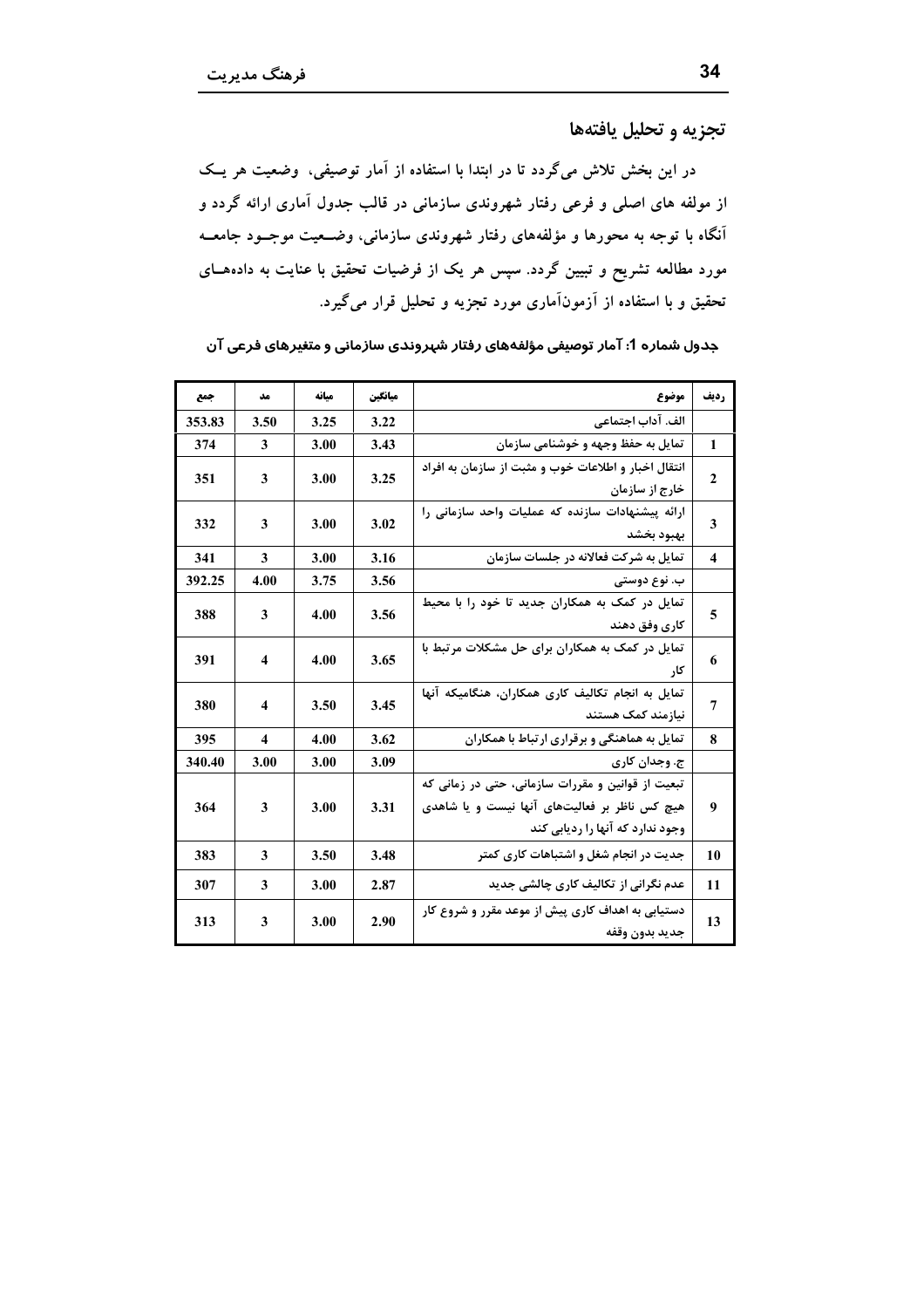|    | د. هماهنگی متقابل شخصی                                  | 3.00 | 3.00 | 2.25 | 330.33 |
|----|---------------------------------------------------------|------|------|------|--------|
|    | عدم استفاده از تاکتیکهای نامشروع و غیر قانونی برای      |      |      |      |        |
| 14 | نفوذ و تاثیر گذاری بر دیگران که تواّم با با تخریب روابط | 3.21 | 3.00 | 4    | 350    |
|    | متقابل شخصی با دیگران است                               |      |      |      |        |
|    | عدم استفاده از موقعیت قدرت برای تعقیب اهداف             |      |      |      |        |
| 15 | خودخواهانه شخصى                                         | 3.06 | 3.00 | 3    | 333    |
|    | عدم سرزنش دیگران، به خطر نیانداختن اعتبار خود و         |      |      |      |        |
| 16 | عدم ستیز با دیگران برای دستیابی به اهداف شخصی           | 2.99 | 3.00 | 3    | 326    |
| 17 | غیبت نکردن پشت سر مدیر و یا همکاران                     | 2.76 | 3.00 | 3    | 304    |
|    | هـ محافظت از منابع سازمان                               | 3.09 | 3.00 | 3.00 | 339.67 |
|    | عدم استفاده از اوقات کاری که در سازمان حضور دارند،      |      |      |      |        |
| 18 | برای انجام امورات شخصی                                  | 2.96 | 3.00 | 3    | 326    |
|    | ۔<br>عدم استفادہ از منابع سازمانی همچون تلفن، ماشین     |      |      |      |        |
| 19 | کپی، کامپیوتر و اتومبیل برای انجام امور شخصی            | 2.94 | 3.00 | 3    | 321    |
|    | مرخصی استعلاجی را بعنوان یک مزیت نمینگرند و برای        |      |      |      |        |
| 20 | استفاده از مرخصی استعلاجی به بهانه تراشی                | 3.37 | 3.00 | 3    | 371    |
|    | نمىپردازند                                              |      |      |      |        |
|    | و. جوانمردی                                             | 3.06 | 3.00 | 3.00 | 337.00 |
|    | از اینکه بخشی از زمان خود را صرف شکایت و گله            |      |      |      |        |
| 21 | کردن از موضوعات جزئی نمایند خودداری میورزند             | 3.05 | 3.00 | 3    | 336    |
|    | از اینکه آاز پشته کوه بسازند" (مشکلات را بزرگ تر از     |      |      |      |        |
| 22 | آنچه هست نشان دهند) خودداری میکنند.                     | 3.16 | 3.00 | 3    | 348    |
|    | بجای اینکه تمرکز خود را بر چیزهای غلط و نادرستی که      |      |      |      |        |
| 23 | در محیط کاری آنها وجود دارد قرار دهند، بر جنبههای       | 2.97 | 3.00 | 3    | 327    |
|    | مثبت آن تمرکز میشود.                                    |      |      |      |        |
|    | ز. نزاکت                                                | 3.21 | 3.25 | 2.25 | 353.67 |
|    | اجتناب از تجاوز به حقوق دیگران برای بدست آوردن          |      |      |      |        |
| 24 | منابعی که با دیگران مشترک و سهیم هستند (شامل            | 3.20 | 3.00 | 3    | 346    |
|    | امکانات اداری، مواد اولیه و غیره)                       |      |      |      |        |
|    | اجتناب از اقداماتی که به دیگران صدمه و خسارت وارد       |      |      |      |        |
| 25 | مىكند                                                   | 3.38 | 4.00 | 4    | 368    |
|    | کارکنان تا زمانی که با افراد دیگری که ممکن است از       |      |      |      |        |
| 26 | اقدام آنها تأثير بپذيرند مشورت ننمودهاند و هيچ اقدامي   | 3.01 | 3.00 | 3    | 319    |
|    | صورت نمىدهند                                            |      |      |      |        |
| 27 | سعی میکنند تا مشکلی برای همکاران ایجاد ننمایند.         | 3.30 | 3.00 | 4    | 356    |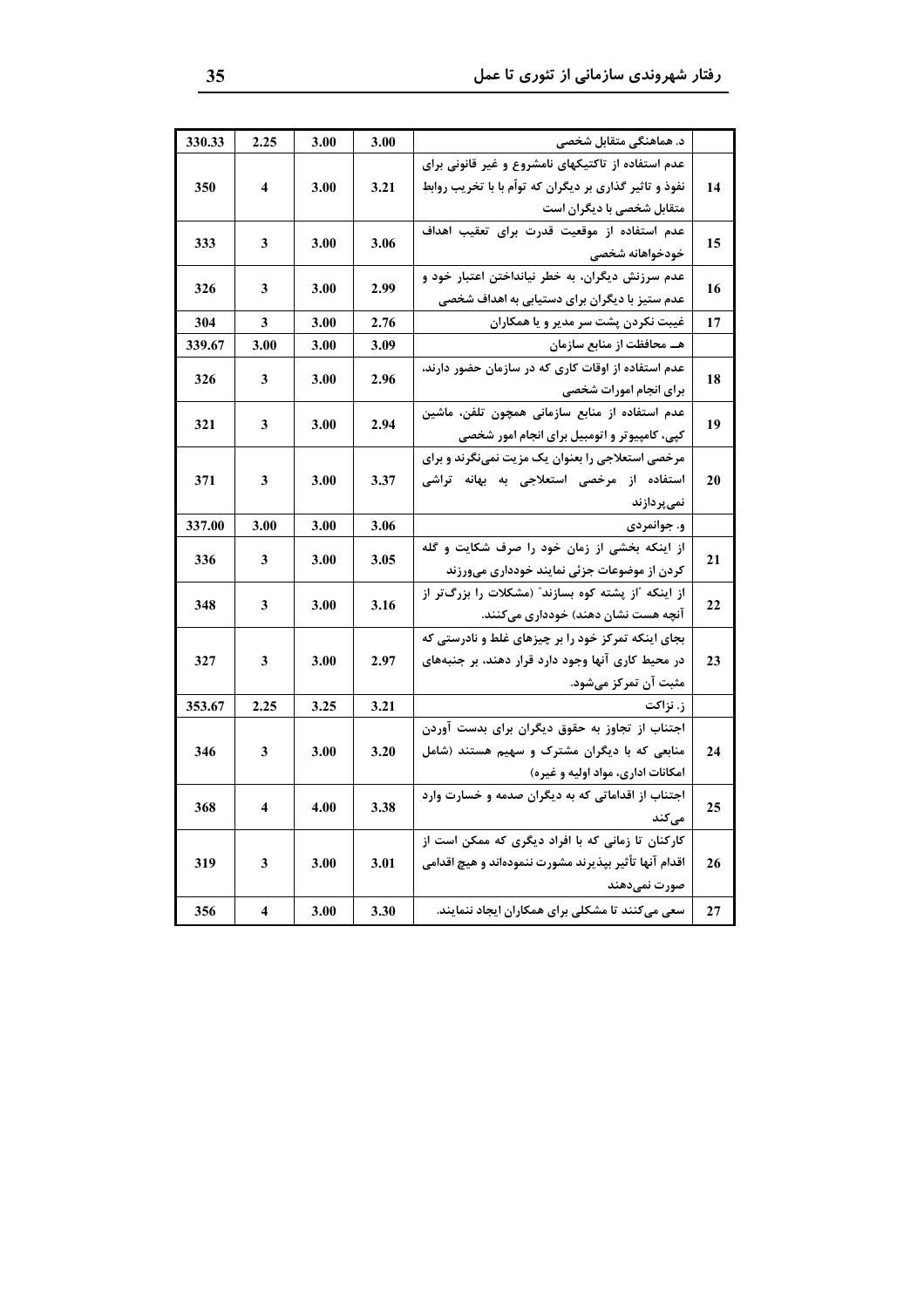با توجه به نتایج آمار توصیفی ملاحظه میگردد کــه هــر یــک از مؤلفــههــای رفتــار شهروندی سازمانی و اجزاء فرعی آنهـا در ســازمان مــورد بررســی از وضــعیت مطلــوبی برخوردار نیستند. ضمن آنکه میانگین 3/18 نیز بیانگر نامطلوب بودن رفتار شــهروندی در اين سازمان است.

بررسی مطلوبیت مؤلفههای رفتار شهروندی سازمانی ( اَزمون فرضیه اول )

میانگین نمونه یک برآورد نقطهای از میانگین نامعلوم جامعه میباشــد. بــا اســتفاده از توزیع† می توان برای ایجاد یک فاصله اطمینــان حــول میــانگین نمونــه اســتفاده کــرد تــا محدودهای از مقادیر را که احتمالاً میانگین واقعی جامعه در آن واقع شده است،بــه دســت آور د.

فرض کنید نمونه ای به حجم n از جامعه ای با میانگین نامعلوم µ و واریانس نامعلوم گرفته شده است. اگر  $\overline{\chi}$  میانگین نمونه هو  $^2$  واریانس نمونــه باشــد. بــا اســتفاده از  $\delta^2$ توزیع t و در نظر گرفتن میزان آزمون a می توان برای میانگین جامعه یک فاصله اطمینان با

$$
(\overline{x} - t_{1-\frac{\alpha}{2}}(n-1)\frac{s}{\sqrt{n}}, \overline{x} + t_{1-\frac{\alpha}{2}}(n-1)\frac{s}{\sqrt{n}})
$$
  
4-0 =  $\gamma$ 

فاصله اطمینان فوق را یک فاصله اطمینان( a -1)100 درصدی برای میانگین جامعــه مے گو پند.

با استفاده از فرمول فوق برای هر یک از متغیرهای تحقیق یـک فاصـله اطمینــان 95 درصدي (05%)  $\alpha = 0/05$  ارائه مي شود.

مقدار همچناگو درجه آزادی بزرگتر از 30 برابر 1/96 میباشد که در محاسبه فاصــله اطمينان تمام متغيرهاي اين تحقيق لحاظ شده است.

همانطور که در جدول شماره 14تشریح شد، میانگین هــر یــک از متغیرهــای رفتــار شهروندی سازمانی و فرهنگ کارآفرینی و متغیرهای فرعـبی زیرمجموعــه آنهــا در فضــای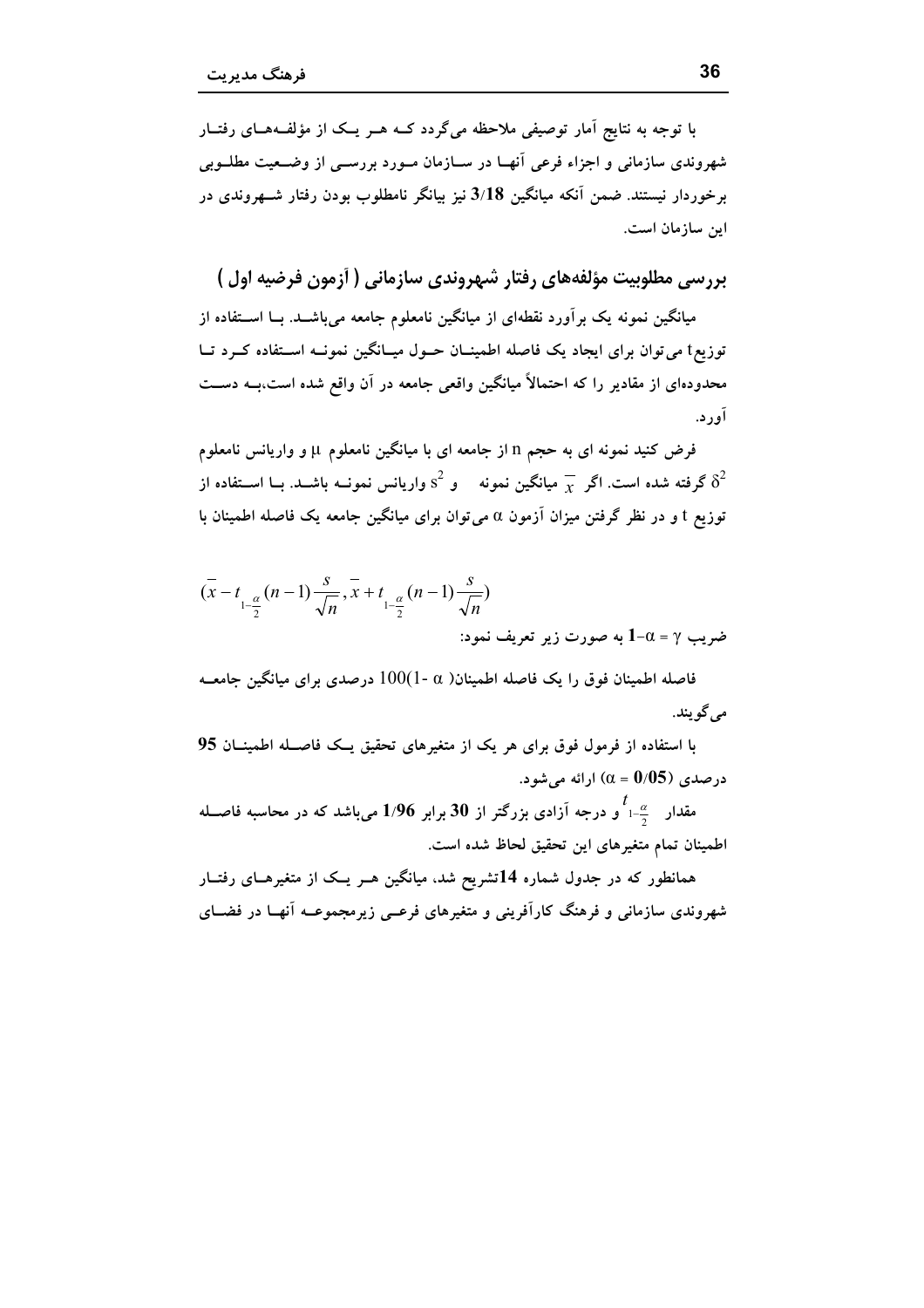نمونه محاسبه شد. جهت تعمیم این نتایج به جامعه آماری لازم است که از آزمــون فــرض آماری میانگین یک جامعه استفاده کرد.

به عبارتی در اینجا درصدد هستیم که تعیین کنیم "آیــا وضــعیت متغیرهــای تحقیــق مطلوب است یا نه؟" جهت پاسخگویی به این سؤال چنین فرض میشود که اگــر میــانگین برآورد شده متغیر در فضای جامعه برابر 4 یا بالاتر باشــد مطلــوب و چنانچــه کمتــر از 4 باشد نامطلوب فرض می شود. با توجه به این فرضیه، فرضیه آماری برای میانگین جامعه به شکل زیر خواهد بود:  $\int H_0: \mu \geq 4$ 

 $H_1: \mu < 4$ 

در رابطههای فوق  $\rm H_0$  ادعای ماست. همچنین µ همان میانگین محور آزمون است. با توجه به اینکه حجم نمونه بزرگ است (110= n ) توزیع  $\overline{x}$  براساس قضــیه حــد مرکزی از تقریب نرمال برخوردار است و آماره آزمون آن عبارت است از:  $t = \frac{\overline{x} - \mu}{S_X}$ 

از فرضیههای آماره فوق مشخص می شود کــه آزمــون در اینجــا، یــک دنبالــه چــب می،باشد. همانطور که میدانیم از فرمول فوق مقدار t (آماره آزمون) محاسبه و با t بحرانــی در جدول مقایسه می شود. چنانچه آماره آزمون در منطقه H0 قرار گیرد، ادعــای مــا تأییــد شده و میانگین متغیر در جامعه بیشتر از 4 بوده و وضـعیت مطلــوبی خواهــد داشــت. در صورتیکه آماره آزمون در منطقه H1 قرار گیرد، ادعــا رد مــیشــود. بــا توجــه بــه اینکــه و 109= df میباشد از جدول توزیع t، میتوان دریافت کــه مقــدار t بحرانــی df =109 و  $\alpha$  =0/05 د ابر 1/645 می باشد.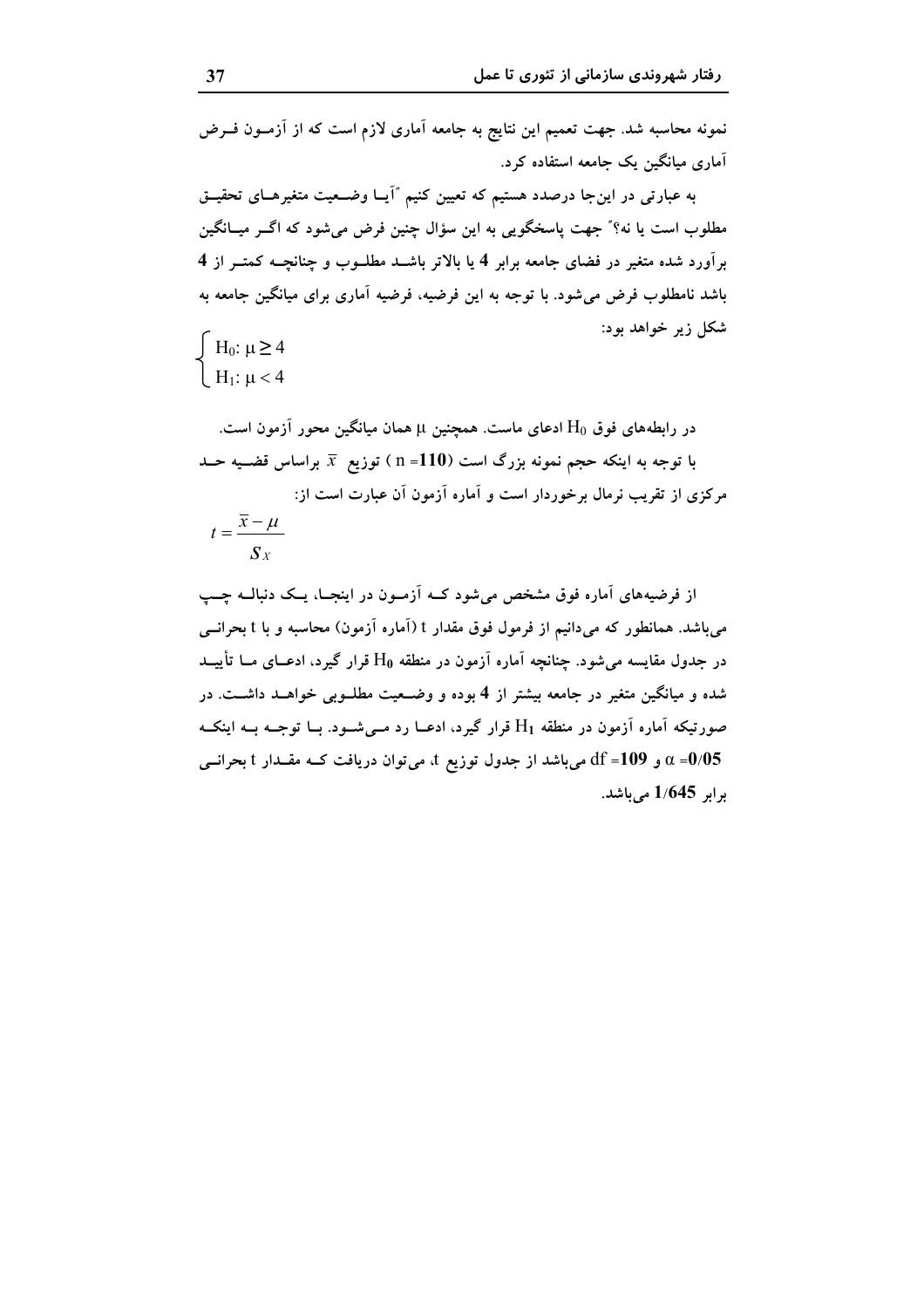| وضعيت<br>متغير | نتيجه آژمون          | آماره آزمون | حد بالای<br>فاصله<br>اطمينان | حد يايين<br>فاصله<br>اطمينان | انحراف<br>استاندارد | ميانگين<br>نمونه | حجم<br>نمونه   | متغير مربوطه              | فرضيه   |
|----------------|----------------------|-------------|------------------------------|------------------------------|---------------------|------------------|----------------|---------------------------|---------|
| نامطلوب        | $\rm H_{O}$ رد فرضیه | 48/5        | 3/32                         | 3/05                         | 0/70                | 3/18             | 11<br>0        | رفتار شهروندى<br>سازمانی  | 1       |
| نامطلوب        | $HO$ رد فرضیه        | $-10/406$   | 3/36                         | 3/07                         | 0/79                | 3/22             | 11<br>$\bf{0}$ | آداب اجتماعي              | $1 - 1$ |
| نامطلوب        | $H_0$ رد فرضیه       | $-5/430$    | 3/72                         | 3/41                         | 0/84                | 3/56             | 11<br>0        | نوع دوستی                 | $2 - 1$ |
| نامطلوب        | $HO$ رد فرضیه        | $-12/089$   | 3/24                         | 2/95                         | 0/79                | 3/09             | 11<br>0        | وجدان كارى                | $3 - 1$ |
| نامطلوب        | $H_0$ رد فرضیه       | $-11/471$   | 3/23                         | 2/90                         | 0/86                | 3/06             | 11<br>0        | جوانمردى                  | $4 - 1$ |
| نامطلوب        | $\rm H_{O}$ رد فرضیه | $-8/812$    | 3/39                         | 3/04                         | 0/93                | 3/22             | 11<br>$\bf{0}$ | نزاكت                     | $5 - 1$ |
| نامطلوب        | $\rm H_{O}$ رد فرضیه | $-10/219$   | 3/19                         | 2/81                         | 1/02                | 3/00             | 11<br>0        | هماهنگی متقابل<br>شخصى    | $6-1$   |
| نامطلوب        | $\rm H_{O}$ رد فرضیه | $-10/404$   | 3/26                         | 2/91                         | 0/92                | 3/08             | 11<br>$\bf{0}$ | محافظت از منابع<br>سازمان | $7 - 1$ |

جدول شماره2: بررسی میانگین متغیرها برای آزمون فرضیات مطلوبیت رفتار شهروندی سازمانی

همانطور که در جدول فوق ملاحظه میگردد، کلیه tهـای محاسـبه شــده بزرگتــر از آماره آزمون است و در منطقه  $\rm{H}_{1}$  واقع شده و کلیهٔ فرضیهها رد میشود. به عبارتی نه تنها رفتار شهروندی سازمانی وضع مطلوبی ندارد، بلکه همه مؤلفههای هفتگانه آن نیز نامطلوب هستند، زیرا همهٔ آنها دارای میانگین کمتر از 4 میباشند.

بررسی ارتباط رفتار شهروندی سازمانی با متغیرهای جمعیت شناختی (آزمون فرضیه دوم)

به منظور بررسی ارتباط میان متغیرهـای جمعیــتشـناختی (جنســیت، ســن، میــزان تحصیلات، سابقه کار و نوع استخدام) با متغیرهای رفتار شهروندی سازمانی به سه دسته آزمون نياز داريم.

الف. متغيرهاي كمي (سن و سابقه كار)

جهت بررسی همبستگی بین این متغیرهای کمی با متغیرهای رفتار شهروندی سازمانی از آزمون همبستگی و ضریب همبستگی پیرسون استفاده میشود.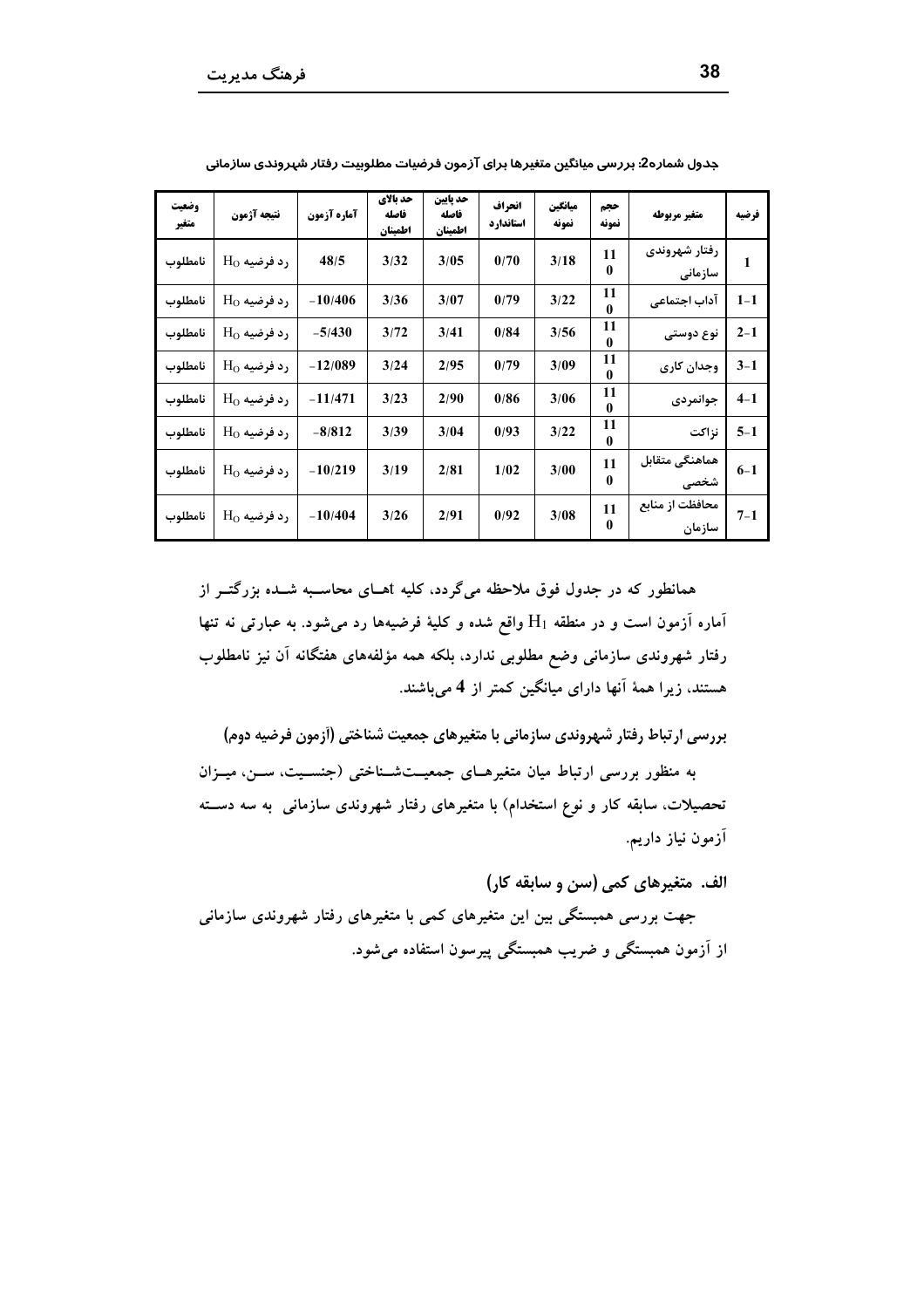| نتيجه آزمون | <b>مقدار P</b> | ضريب<br>همستكي | فراواني | متغير وابسته          | متغير مستقل | فرضيه   |
|-------------|----------------|----------------|---------|-----------------------|-------------|---------|
| رد فرضیه    | 0/323          | 0/101          | 98      | رفتار شهروندی سازمانی | سن          | $2 - 2$ |
| رد فرضيه    | 0/932          | $-0/009$       | 98      | رفتار شهروندی سازمانی | سابقه کاری  | $5 - 2$ |

جدول شماره3: ارتباط رفتار شپروندی سازمانی با متغیرهای جمعیت شناختی کمی

از آنجا که مقدار P بدست آمده از مقدار ضریب خطــا یعنــی 0/01 بزرگتــر اســت، بنابراین فرض  $\rm H_{o}$  مبنی بر ناهمبسته بودن متغیر رفتار شهروندی سازمانی  $\,$  با متغیرهای سن و سابقه کاری در سطح 1 درصد تأیید میشود؛ لذا متغیــر ســن و ســابقه کــار بــا رفتــار شهروندی سازمانی همبستگی نداشته و ضریب همبستگی به دست آمده تصادفی میباشد.

ب. متغیرهای کیفی (جنسیت، رشته تحصیلی و نوع استخدام)

جهت بررسی رابطه این متغیرها با رفتار شهروندی سازمانی  $\,$  از آزمون کای دو  $(X^2)$ و جهت سنجش شدت آنها از آزمون فی کرامر استفاده میشود.

ـددول شماره4: ارتباط رفتار شیروندی سازمانی با متغیرهای حمعیت شناختی کیفی

| نتيجه آزمون | ضريب<br>في | <b>مقدار P</b> | ميزاي<br>کای دو | درجه<br>آزادي | متغير وابسته             | متغير مستقل     | فرضيه   |
|-------------|------------|----------------|-----------------|---------------|--------------------------|-----------------|---------|
| رد فرضیه    | 0/977      | 0/445          | 100/280         | 99            | رفتار شهروندی<br>سازمانی | جنسيت           | $1 - 2$ |
| رد فرضیه    | 1/680      | 0/468          | 265/162         | 264           | رفتار شهروندى<br>سازمانی | , شته<br>تحصيلى | $4 - 2$ |
| رد فرضیه    | 1/000      | 0/315          | 98              | 92            | رفتار شهروندی<br>سازمانی | نوع<br>استخدام  | $6 - 2$ |

با توجه به نتایج حاصله از جــدول فــوق، مقــدار P بدســت آمــده بــرای متغیرهــای جمعیتشناختی کیفی و رفتار شهروندی سازمانی به مراتب بزرگتـر از ضـریب خطـای ادرصد می باشد. پس فرض H0 مبنی بر استقلال این دو متغیر تأییــد مــیشــود و رابطــه ${\bf 1}$ معنی داری بین این متغیرها وجود ندارد.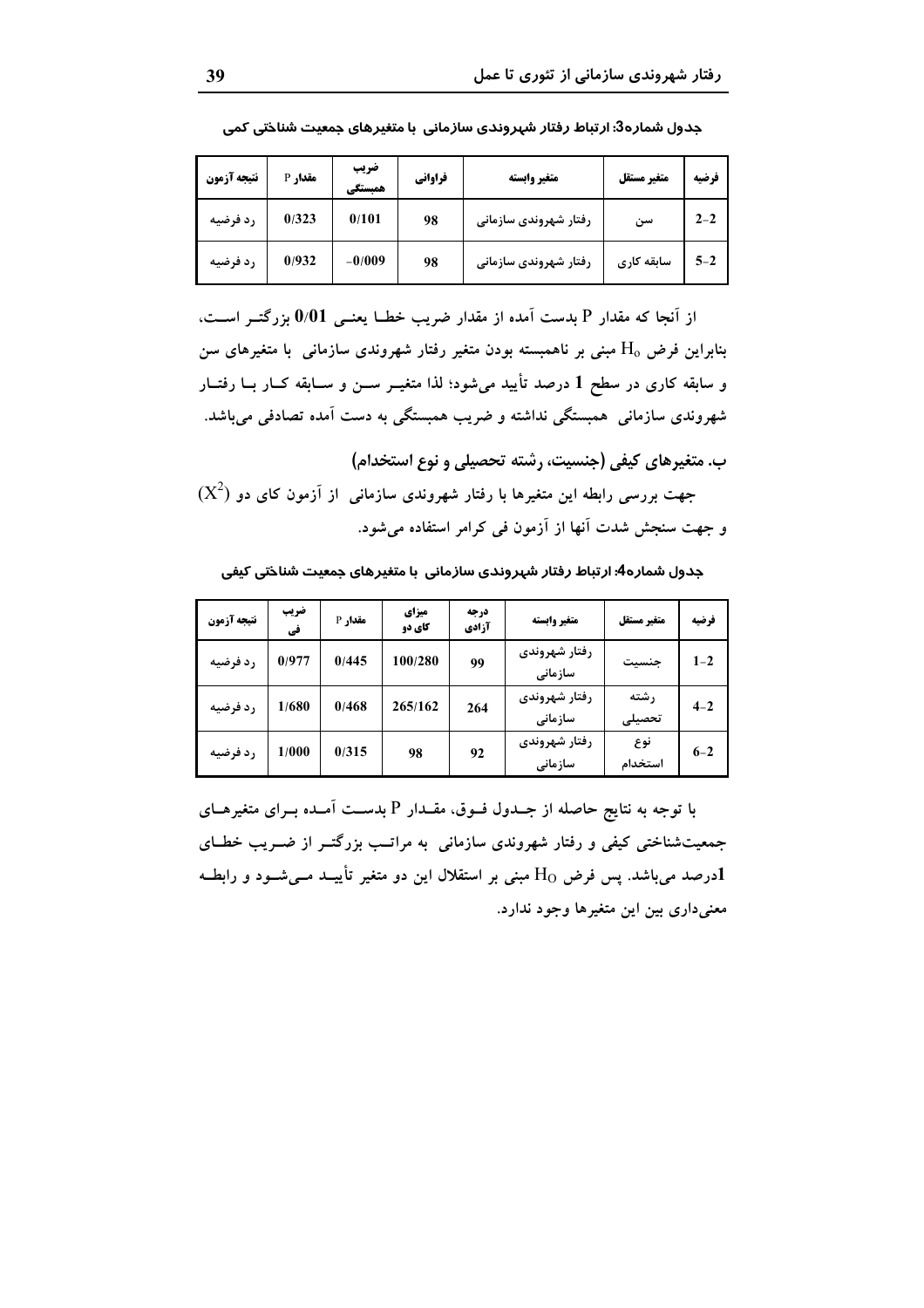ج. متغیرهای , تبهای (سطح تحصیلات)

برای بررسی رابطه سطح تحصیلات و رفتار شهروندی سازمانی از آزمون همبســتگی و ضریب همبستگی اسپیرمن استفاده میشود. جدول ذیل بیانگر نتایج این آزمون است.

جدول شماره5: ارتباط رفتار شهروندی سازمانی با متغیر جمعیت شناختی رتبهای

| نتيجه آزمون | <b>مقدار P</b> | ضريب<br>همبستكي | فراواني | متغير وابسته          | متغير مستقل | ف ضيه   |
|-------------|----------------|-----------------|---------|-----------------------|-------------|---------|
| رد فرضیه    | 0/398          | $-0/085$        | 100     | رفتار شهروندی سازمانی | سطح تحصيلات | $3 - 2$ |

از آنجا که مقدار P بدست آمده از مقدار ضریب خطــا یعنــی 0/01 بزرگتــر اســت، بنابراین فرض Ho مبنی بر ناهمبسته بودن متغیرهای رفتار شــهروندی ســازمانی و ســطح تحصیلات در سطح 1 درصد تأیید میشود. لذا متغیر سطح تحصیلات با رفتار شــهروندی سازمانی همبستگی نداشته و ضریب همبستگی به دست آمده تصادفی میباشد.

در مجموع، ملاحظه میگردد که هیچ یک از مؤلفههــای جمعیـــتشــناختی بــا رفتــار شهروندی سازمانی ارتباط ندارد. لذا نتیجه میگیریم که فرضیه دوم تحقیق که به موضـوع ارتباط رفتار شهروندی سازمانی با متغیرهای جمعیتشناختی می پردازد، تأکید نمیگردد.

بررسي اهميت متغيرها با استفاده از آزمون فريدمن (آزمون فرضيه سوم)

آزمون فریدمن برای مسائل طرحهای اندازههـای تکـراری قابـل اسـتفاده اسـت. بــا طرحهای اندازههای تکراری، هر آزمودنی یک رکورد از پرونده دادهها است کــه دارای k متغیر می باشد. نمرات حاصله از k موقعیت یا فرصت در این متغیرها وارد می شود. محقق علاقهمند به تعیین تغییرات معنیدار آزمودنیها در تمام موقعیتها یا فرصتهای مـورد اشـاره است. به این منظور، آزمون فریدمن به مقایسه میانههای متغیرها می پردازد و معنی دار بودن این تفاوتها را بررسی می کند. در این آزمون ، یافتههای متغیرها در هر یـک از کـیس۵هــا، رتبه گذاری میشود و با استفاده از میانگین رتبههای متغیــرهــا در نمونــه، فــرض برابــری میانههای متغیرها مورد آزمون قرار میگیرد. درباره n متغیر مورد بررسی، اگر مقدار آمــاره درجه آزادی ) بدست آمده از باشد فرض P-1 (بهون و n-1 (بافده از باشد فرض A)  $\chi^2_{1-\alpha}(n-1)$   $\chi^2$ مبنی بر برابری میانهها رد می شود یعنی حداقل یک متغیر وجبود دارد کبه میانیه آن  $\rm H_{0}$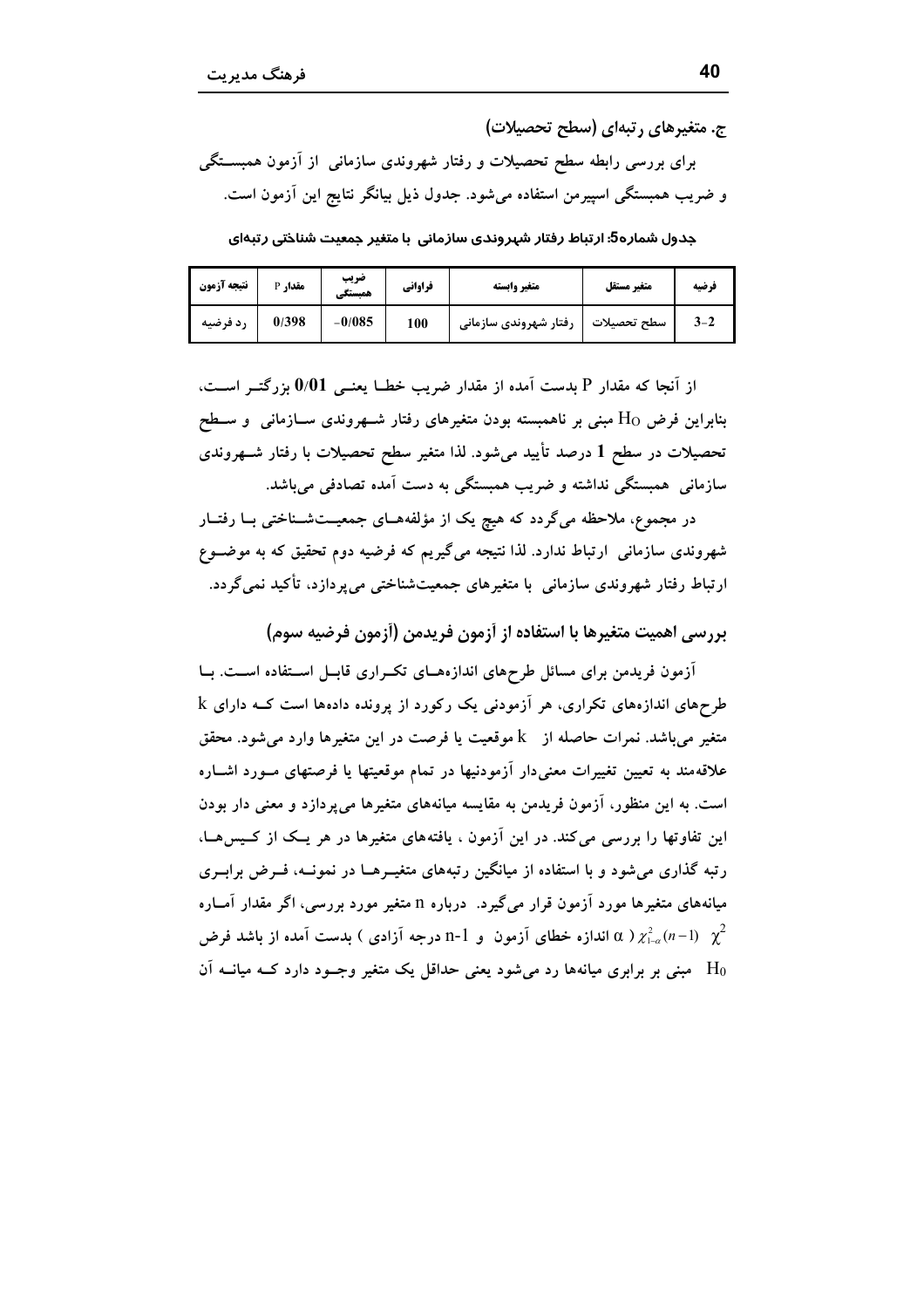مراحل أزمون فريدمن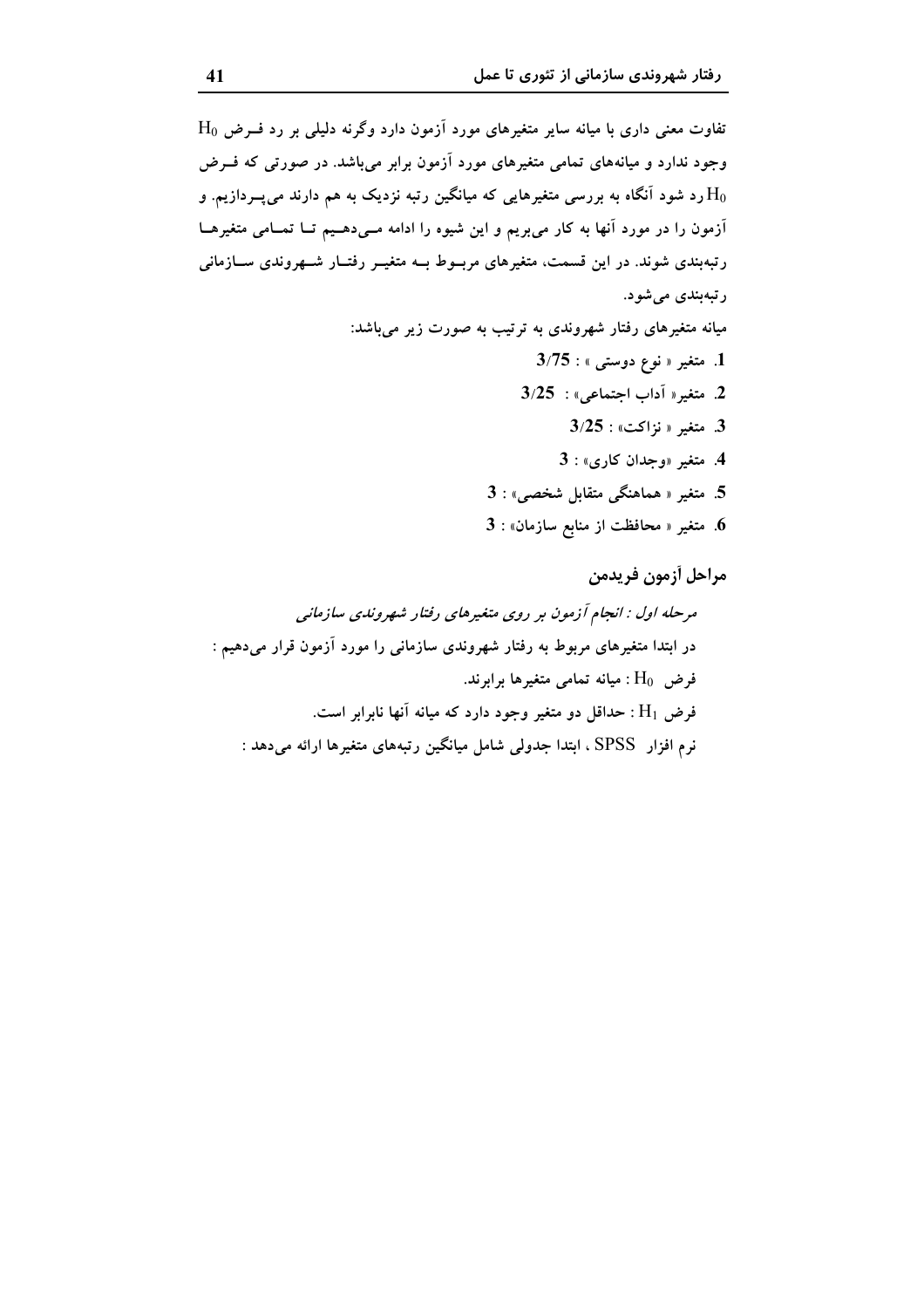| میانگین رتبه | متغير                        | <b>رديف</b> |
|--------------|------------------------------|-------------|
| 3.86         | متغير وجدان كارى             |             |
| 3.97         | متغير هماهنگي متقابل شخصي    | 2           |
| 4.00         | متغير جوانمردى               | 3           |
| 4.04         | متغير محافظت از منابع سازمان | 4           |
| 4.75         | متغير نزاكت                  | 5           |
| 4.77         | متغير آداب اجتماعى           | 6           |
| 6.06         | متغیر نوع دوستی              |             |

جدول شماره6: میانگین رتبههای متغیرهای رفتار شهروندی سازمانی

چنانکه از جدول فوق برمی آید تفاوت زیادی بـین میــانگین رتبــه متغیرهــای بــالای جدول و متغیرهای پایین جدول وجود دارد و حدس میiنیم که فرض  $\rm H_0$  مبنی بر برابری میانهٔ تمام متغیرها رد شود. در مرحله بعد نتیجه تست فریدمن در جدول زیر ارائه می شود :

جدول شماره7: نتيجه آزمون فريدمن

| $\chi^2$ مقدار آماره | درجه آزادي | تعداد نمونه |
|----------------------|------------|-------------|
| 69.848               |            | 110         |

مقدار آماره $\chi^2$  بدست آمده برابر 69.848 است که بسیار بزرگتر از 14/06 مقــدار (7 درجه آزادی و خطای آزمون 5٪) میباشد. پس فرض H<sub>0</sub> مبنی بر برابـری میانــههــای متغیرها رد میشود و تفاوت معنی داری بین میانههای حداقل دو متغیر وجود دارد.

مرحله دوم: انجام أزمونهاي تكميلي

برای تعیین تفاوت میانه متغیرها و رتبه بندی هر کدام از آنها نیاز بــه انجــام سلســله اَزمونهایی بر روی متغیرهای مورد تحقیق می<sub>.</sub>باشد که به اَنها اَزمونهای تکمیل<sub>ی</sub> می *گــ*وییم، ترتیب ورود به آزمونهای تکمیلی، میانگین رتبه در آزمون گذشته میباشد. پس از انجــام این آزمونها می توان درباره اهمیت هر یک از متغیرها اظهار نظر کرد.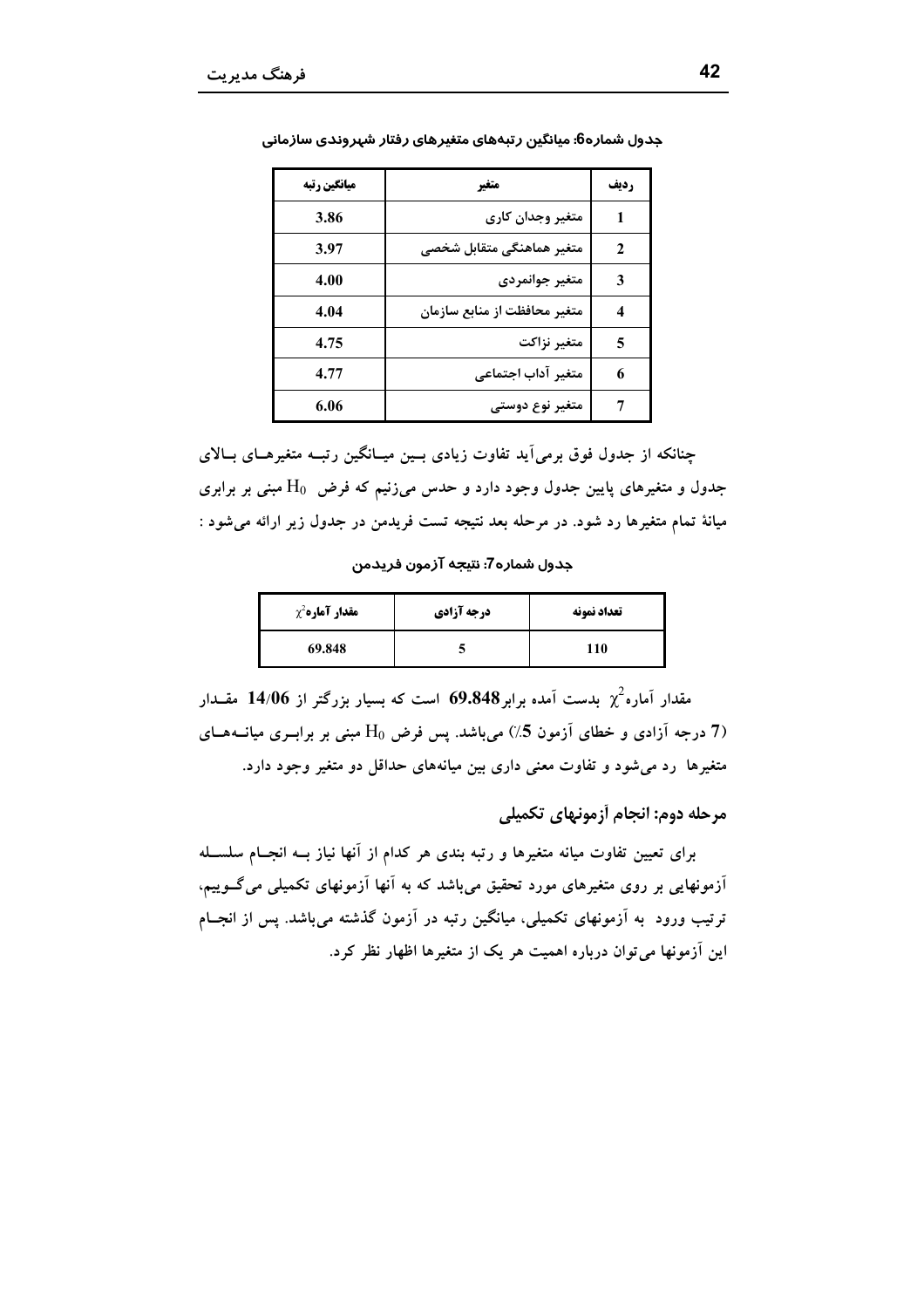|                   | X2 محاسيه | درجه  |                 | متغير دوم              | متغير اول       |                        |                  |
|-------------------|-----------|-------|-----------------|------------------------|-----------------|------------------------|------------------|
| نتيجه آزمون       | شده       | آزادي | ميانگين<br>رتبه | عنوان متغير            | ميانگين<br>رتبه | عنوان متغير            | $\hat{3}$        |
| ميانهها برابرند   | 0/151     | 1     | 1/52            | هماهنگی متقابل شخصی    | 1/48            | وجدان كارى             |                  |
| ميانهها برابرند   | 0/093     |       | 1/51            | جوانمردى               | 1/49            | هماهنگی متقابل شخصی    | $\overline{2}$   |
| ميانهها برابرند   | 0/111     |       | 1/51            | محافظت از منابع انسانی | 1/49            | جوانمردى               | 3                |
| میانههانابر ابرند | 5/038     | 1     | 1/55            | نزاكت                  | 1/45            | محافظت از منابع سازمان | $\boldsymbol{4}$ |
| ميانهها برابرند   | 0/097     | 1     | 1/49            | آداب اجتماعى           | 1/51            | نزاكت                  | 5                |
| ميانهها نابرابرند | 19/660    | 1     | 1/70            | نوع دوستی              | 1/30            | محافظت از منابع سازمان | 6                |

جدول شماره8: نتايج آزمون فريدمن در خصوص اولويتبندي متغيرها

با توجه به آزمونهای فریدمن انجام گرفتــه در مــورد ترتیــب اهمیــت متغیــر رفتــار شهروندي سازماني و متغيرهاي زيرمجموعه آن مي توان چنين نتيجهگيري كرد:

- 1. متغیر "هماهنگی متقابل شخصی " با متغیر های "جوانمر دی"، "با وجدان بو دن" محافظت از منابع سازمان″ از نظر اهمیت تقریباً برابر بوده و تفاوت معنیداری بین آنها مشاهده نمي شود.
	- 2. اهمیت متغیر "محافظت از منابع سازمانی" بیشتر از متغیر "نزاکت" است.
- 3. از نظر اهمیت بین متغیر "نزاکت" و متغیر "آداب اجتماعی" تفاوت معنیداری مشاهده نشد.
- 4. در مقایسه بین متغیر "محافظت از منابع انسانی" و متغیر "نوع دوستی" مشخص شد که اهمیت متغیر محافظت از منابع انسانی کمتر از نوع دوستی است.

به عنوان نتیجهگیری چنین می توان گفت که در سطح خطای 5٪ اهمیت متغیرهــا بــه ترتیب زیر میباشد:

سط*ح اول*: نوع دوستی *سطح دوم:* هماهنگی متقابل شخصی، جوانمردی، باوجدان بودن، محافظت از منابع انسانی سطح سوم: نزاكت، آداب اجتماعي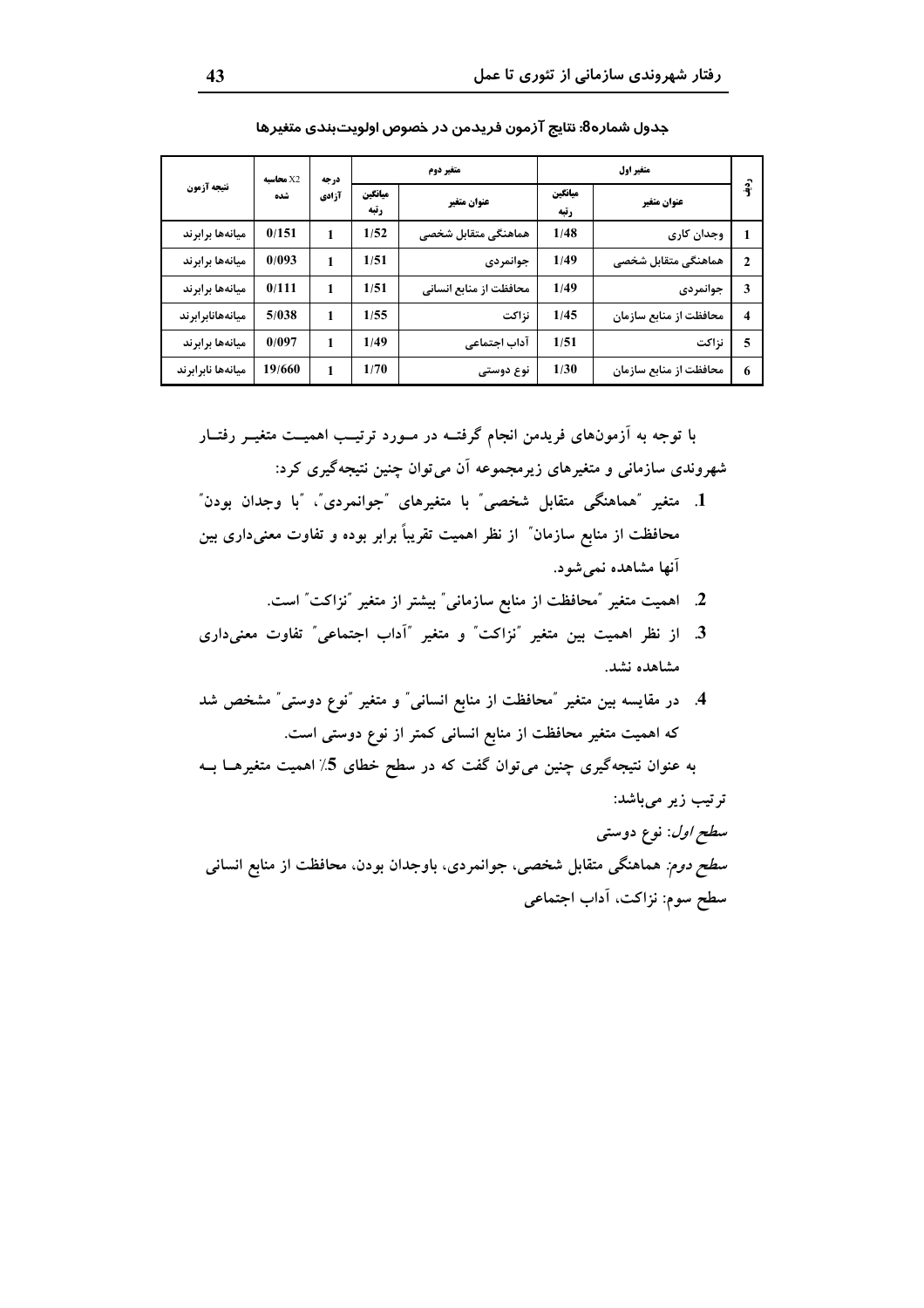جمع بندی و پیشنهادها:

در مجموع از یافتههای این تحقیق میتوان پیشنهادها و راهکارهایی را بــا توجــه بــه شرایط بومی سازمانهای دولتی کشورمان ارائه نمود که مهمترین آنها عبارتند از:

- نوع دوستی از جمله مؤلفههای مهم رفتار شهروندی سازمانی است که علیرغم امتیاز مناسبتری که نسبت به سایر مؤلفههای رفتار شهروندی سازمانی در سازمان مورد مطالعه دارد، ولی با این حال با وضع مطلوب فاصله دارد. بر همین اساس پیشنهاد میگردد تا افراد تشویق شوند تا ارتباط صمیمانهای با همکار برقرار نمایند و در مواقعی که همکاران، بویژه همکاران تازه وارد نیاز به کمک دارند؛ آنها را در حل مشکلات مرتبط با کارشان یاری دهند.
- از نظراًداب اجتماعی، میانگین کلمی (میانگین 3/22) نشانگر نامطلوب بودن این عنصر رفتار شهروندی سازمانی است. بر این اساس باید کارکنان و مدیران را تشویق نمود تا به شرکت فعالانه در جلسات سازمان جهت ارائه پیشنهادهای سازنده ترغیب شوند و در برقراری ارتباط با افراد بیرون سازمانی، تصویری مثبت از سازمان ارائه دهند و موجبات خوشنامی و شهرت سازمان را فراهم نمایند
- وجدان کاری از دیگر مؤلفههای رفتار شهروندی سازمانی است که نسبت به مؤلفههای فوقالذکر وضعیت نامطلوبتر دارد. در چنین فضایی باید افراد را به تبعیت از مقررات سازمانی ترغیب نمود، به گونهای که بدون وجود نهادهای نظارتی کار خود را به نحو احسن انجام دهند و در این فرآیند از چالشی بودن کارها، جدیت در انجام فعالیتها و انجام پیش از موعد وظایف استقبال نمایند.
- هماهنگی متقابل شخصی از جمله مؤلفههای رفتار شهروندی سازمانی است که منعکس کننده نامطلوب بودن این نوع رفتارها در محیط کاری سازمان مورد مطالعه است. برای بهبود این وضعیت پیشنهاد میگردد تا افراد یکدیگر را سرزنش ننمایند، پشت سر یکدیگر غیبت نکنند، اگر دارای موقعیت و قدرتی در سازمان هستند، از موقعیت خود سوء استفاده ننمایند و با استفاده از تاکتیکهای غیرقانونی و نامشروع به روابط متقابل شخصي لطمه وارد نكنند.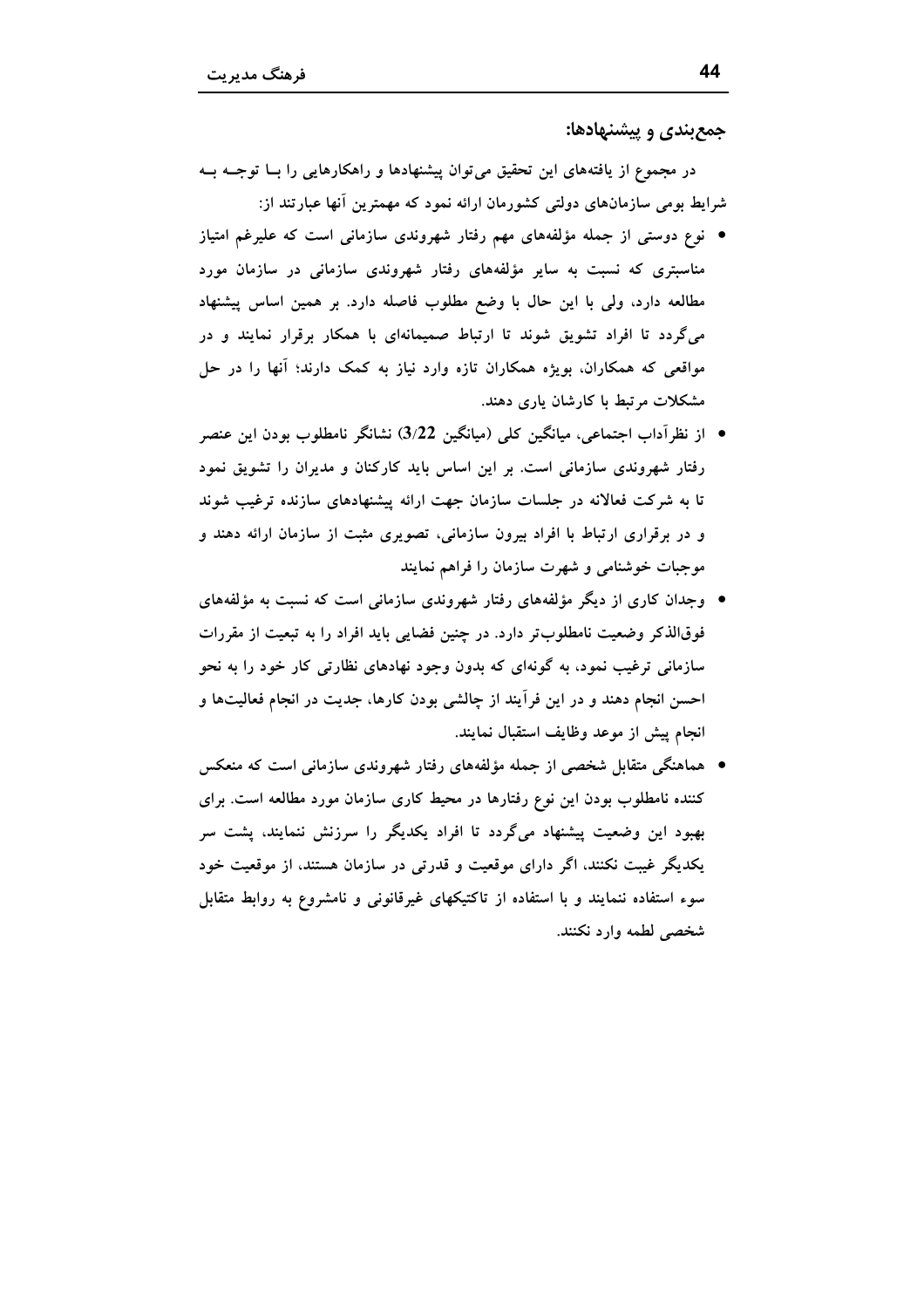- کارکنان و مدیران بایستی دارای روحیه جوانمردی در سازمان باشند که نتایج مطالعه حاضر بیانگر نامطلوب بودن این عنصر رفتار شهروندی سازمانی است. به همین منظور باید ضمن تقویت مثبتگرایی در افراد، سعی نکنند مشکلات را بیش از حد بزرگ جلوه دهند، و بجای گله و شکایت از وضع سازمان، راهکارهای برون رفت از مشکلات موجود را دنبال کنند. نتایج تحقیق نشان میدهد که کارکنان و مدیران از منابع سازمان به خوبی محافظت نمیکنند. از این رو بجای پرداختن به امور شخصی در ساعات اداری و استفاده از وسایل و امکانات سازمانی برای انجام امور شخصی، برای مرخصی رفتن و سرکار نیامدن بدنبال بهانه تراشی نباشند.
- وضعیت نزاکت رفتاری کارکنان و مدیران نیز در سازمان مورد مطالعه، رضایتبخش نیست. بر این اساس، با عنایت به یافتههای تحقیق پیشنهاد میگردد تدابیری اندیشیده شود تا کارکنان و مدیران برای بدست آوردن منابعی که با دیگران سهیم هستند، به حقوق آنها تجاوز نکنند و از صدمه زدن و ایجاد مشکل برای دیگران خودداری نمایند.

## بحث و نتيجه گيري

رفتار شهروندی سازمانی به عنوان یکی از مفاهیم جدید مدیریت رفتار ســازمانی کــه بر رفتارهای فرانقشی کارکنان و مدیران تأکید می0رزد، در فرآیند سازمانی و تبدیل محیط سنتی به محیطی پویا و کارآمد نقشی تعیین کننده دارد. اندیشمندان علوم رفتــاری عناصــر متعددی را برای رفتار شهروندی سازمانی بر شمردهاند که مطالعه حاضر به بررســی هفــت دسته از این مؤلفهها در یکی از سازمانهای دولتی میپردازد.

با توجه به ابعاد مطرح شده در ادبیات موضوع، مشخص میگردد که رفتار شهروندی سازمانی از زوایای مختلف قابل ارزیابی است که البته در این مقالـه مباحـث مربــوط بــه پژوهش میدانی عمدتاً حول محور ارزیابی عناصر مطروحه در OCB میباشد کــه ضــمن آن، ارتباط OCB با مؤلفههای جمعیتشناختی و اولویتبندی عناصـر OCB نیــز مــورد توجه قرار گرفته است. جهت پاسخگویی به این سؤال که "آیا وضعیت متغیرهـای تحقیــق مطلوب است یا نه؟" ، نتایج تجزیه و تحلیل آماری دادهها نشان میدهــد کــه کلیــه tهــای محاسبه شده بزرگتر از آماره آزمون است و در منطقه  $\rm{H}_{1}$  واقع شده و کلیهٔ فرضــیههــا رد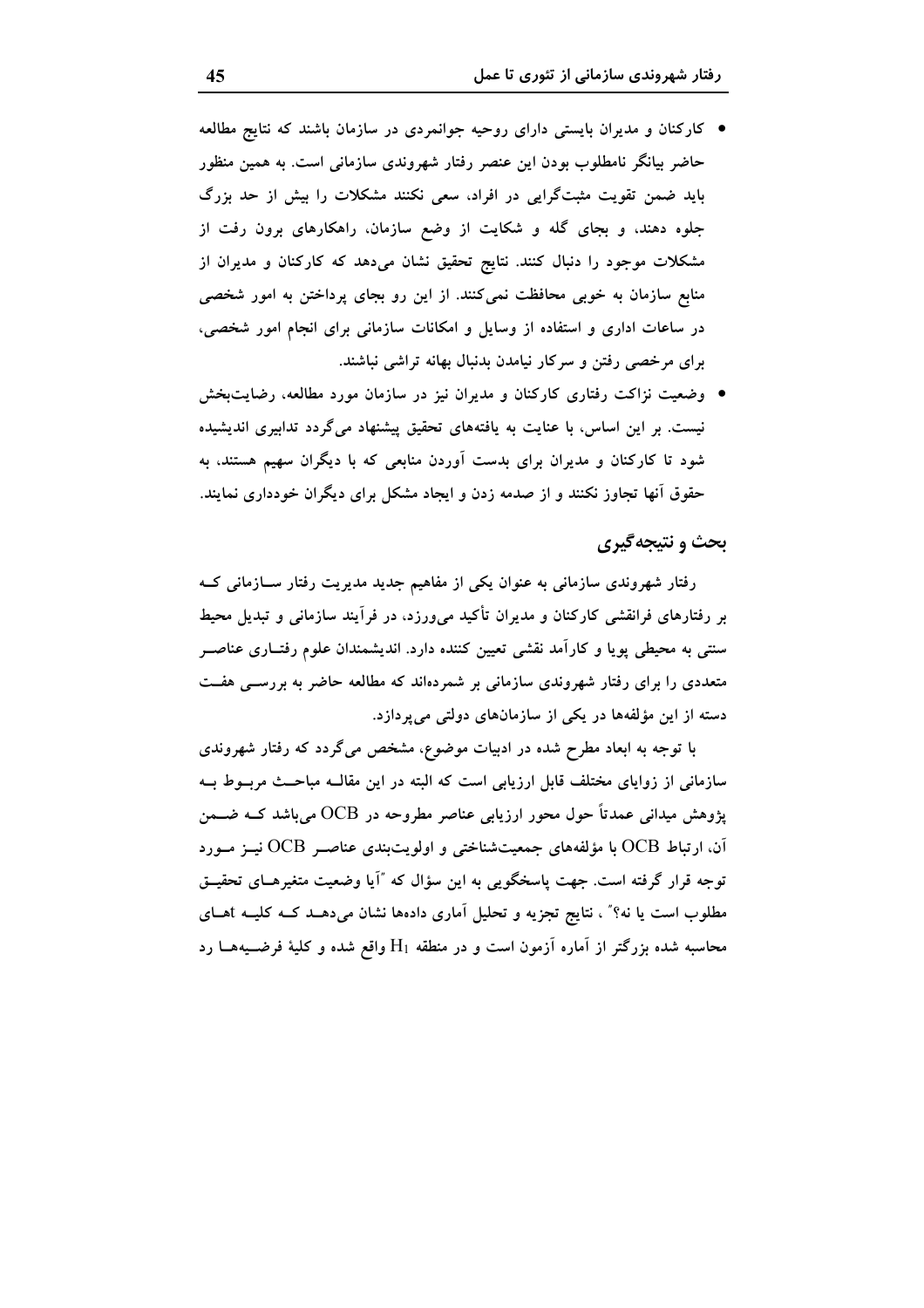می شود. بنابراین، آزمونهای مربوط به وضعیت تفاوت عناصر رفتار شهروندی سازمانی در وضع موجود، در مقايسه با وضع مطلوب را نشان مى دهد.

به عبارتی نه تنها رفتار شهروندی سازمانی وضع مطلوبی ندارد، بلکه همه مؤلفههای هفتگانه اَن نیز نامطلوب هستند، زیــرا همــهٔ اَنهــا دارای میــانگین کمتــر از 4 مــی۱باشــند. آزمونهای مربوط به تعیین اولویتها، اهمیــت متفــاوت مؤلفــههــای OCB را نیــز نشــان میدهد. با توجه به آزمونهای فریدمن انجام گرفته در مورد ترتیب اهمیــت متغیــر رفتــار شهروندی سازمانی و متغیرهای زیرمجموعه آن می¤وان چنین نتیجهگیری کرد که در سطح خطای 5٪ اهمیت متغیرها به ترتیب زیر میباشد:

سط*ح اول*: نوع دوستي س*طح دوم:* هماهنگی متقابل شخصی، جوانمردی، باوجدان بودن، محافظت از منابع سازمانی سطح سوم: نزاكت، آداب اجتماعي

نتــايج تجزيـــه و تحليــل اَمــاري دادهمــا همچنــين نشــان مــيدهــد كــه متغيرهــاي جمعیتشناختی ارتباط معناداری با رفتار شهروندی سازمانی ندارند. به طوری که هیچ یک از مؤلفههای جمعیتشناختی (جنسیت، سن، سابقهکاری و غیره) با روند رو بـه بهبــود یــا تنازلی رفتار شهروندی سازمانی ارتباطی ندارند. این بدان معنی است که فارغ از هر طیف سنبی، جنسیتی، تحصیلاتی، سابقه کاری و غیره، فرهنگ سازمانی کارآفرینانه را می توان در قالبی منسجم و بدون در نظر گرفتن این مولفهها تقویت نمــود. لــذا مــیتــوان ایــن طــور برداشت نمود که صرف نظر از تفاوتهای جنسیتی، سنیی، استخدامی، رشته تحصیلی، تحصیلات و غیره که به عنوان مؤلفههای جمیتشناختی مطرحنـد، مـی تـوان راهکارهـای علمی - کاربردی ارائه نمود که برای همه این گروههای جمعیتشناختی دارای کــاربرد مے باشد.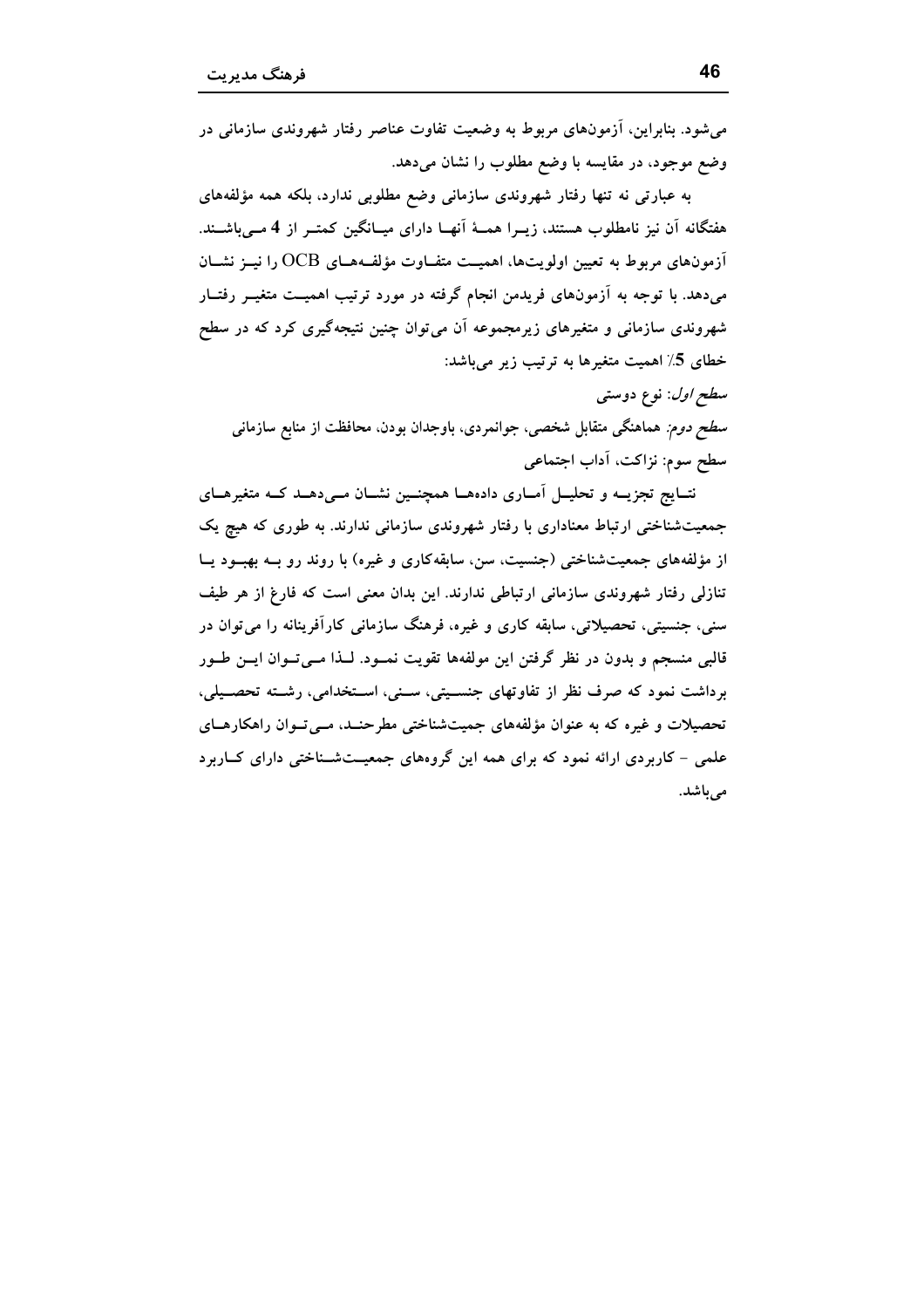منابع و ماخذ:

- 1. Ang Soon & Dyne Linn Van and Begley Thomas (2003), "the employment relationships of foreign workers versus local employees: a field study of organizational justice, Job satisfaction, performance and *OCB''*, Journal of organizational Behavior, N. 24, pp.561 – 583
- 2. Bolino Mark and Turnley William (2003), "Going the extra mile: cultivating and managing employee citizenship behavior", Academy of Management Executive, Vol. 17, N.3, pp.60 – 71
- 3. Borman & Penner & Allen and Motwidlo (2001), "*personality predictors of citizenship performance"*, International Journal of Selection and assessment, Vol. 9. N.  $1/2$ , pp.52 – 63
- 4. Castro & Armario and Ruiz (2004), "the influence of employee organiztional Citizenship Behaviour customer Layalty, International" Journal of Service Industry Management, vol. 15, N.1, pp.27 - 53
- 5. Chompookum Dhitiporn & Derr Brooklyn (2004), "the effects of internal career orientations on organizational citizenship behaviour in *Thailand"*, Career Development International, vol. 9, N. 4, pp. 406  $-423$
- 6. Hodson Randy(2002), "management citizenship behaviour and its consequences", Work and Occupations, vol.29, No.1, pp.64-96.
- 7. Jacqueline & Shapiro (2002), "a psychological contract perspective on organizational citizenship behaviour", Journal of Organizational Behavior, N. 23, pp. 927 – 949.
- 8. Markoczy Livia and Xin Katherine (2004), the virtues of omission in organizational citizenship behaviour, university of California.
- 9. Morrison Elizabeth (1994), "Role definitions and organizational citizenship behaviour: importance of the employees perspective". Academy of Management Journal, vol. 37, N.6, pp. 1543 – 1567
- 10. Murphy & Athanasou and King (2002), "Job Satisfaction and organizational citizenship behaviour", Journal of Management psychology, vol. 17, N.4, pp.287 – 297
- 11. Podsakoff & Mackenzie & Paine and Bachrach  $(2000)$ . "organizational citizenship behaviours: a critical review or the